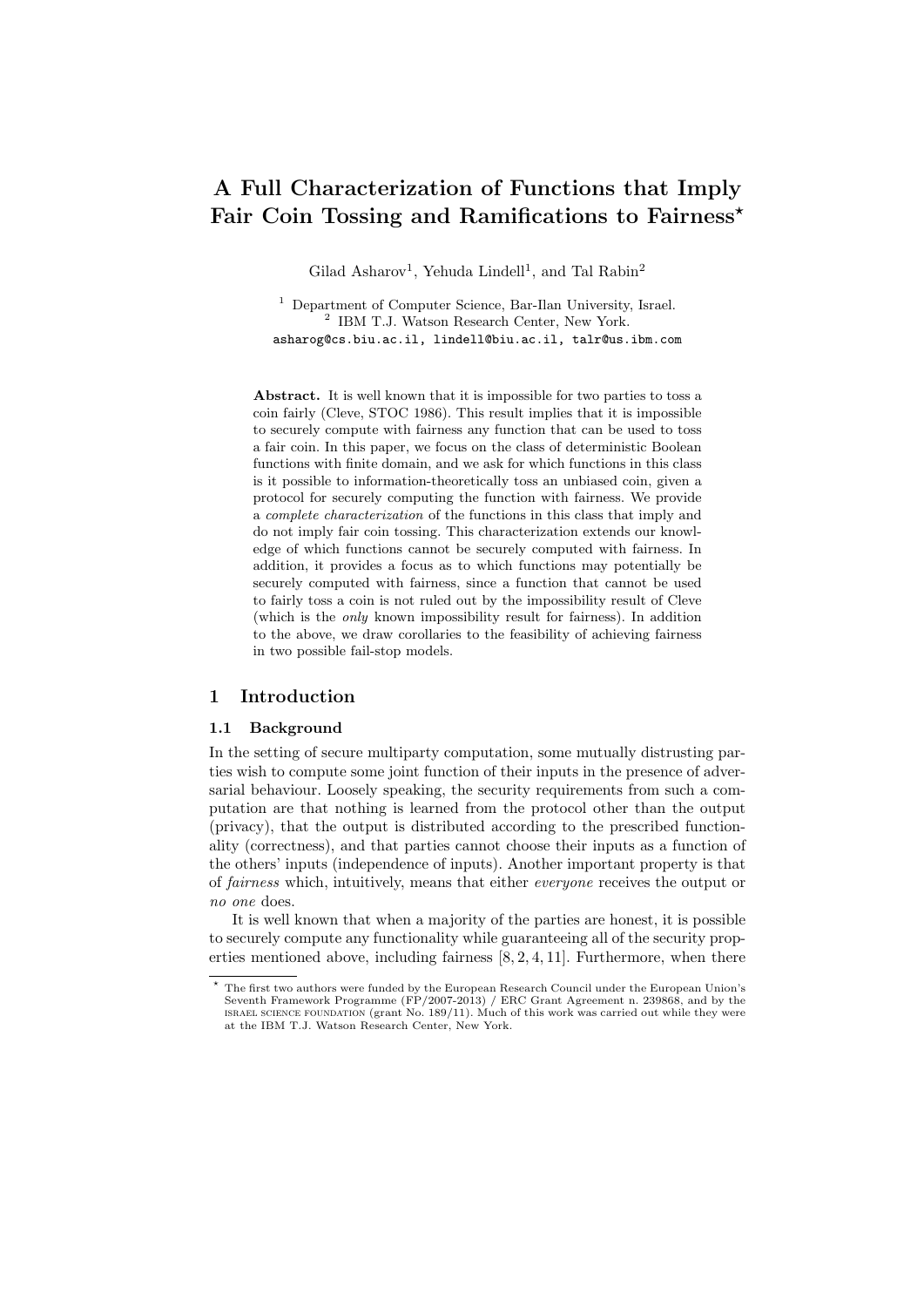is no honest majority, including the important case of two parties where one may be corrupted, it is possible to securely compute any functionality while guaranteeing all of the security properties mentioned above except for fairness [13, 8, 6]. The fact that fairness is not achieved in this latter case is inherent, as was shown in the seminal work of Cleve [5] who proved that there exist functions that cannot be computed by two parties with complete fairness. Specifically, Cleve showed that the very basic and natural functionality of coin-tossing, where two parties toss an unbiased coin, cannot be computed fairly. The impossibility result of Cleve implies that fairness cannot be achieved in general. That is, Cleve's result proves that it is impossible to securely compute with complete fairness any function that can be used to toss a fair coin (like the boolean XOR function).

Until recently, the accepted folklore from the time of Cleve's result was that only trivial functions can be securely computed with complete fairness without an honest majority. This changed recently with the surprising work of Gordon et al. [9] who showed that this folklore is incorrect and that there exist some non-trivial boolean functions that can be computed fairly, in the two party setting. They showed that *any* function that does not contain an embedded XOR (i.e., inputs  $x_1, x_2, y_1, y_2$  such that  $f(x_1, y_1) = f(x_2, y_2) \neq f(x_1, y_2) =$  $f(x_2, y_1)$  can be computed fairly in the malicious settings. Examples of functions without an embedded XOR include the boolean OR and AND functions and Yao's millionaires problem [13] (i.e., the greater-than function). This possibility result changes our understanding regarding fairness, and re-opens the question of which functions can be computed with complete fairness. Given the possibility result mentioned above, and given the fact that Cleve's impossibility result rules out completely fair computation of boolean XOR, a natural conjecture is that the presence of an embedded XOR serves as a barrier to a fair computation of a given function. However, [9] showed that this is also incorrect: they give an example of a function that does contain an embedded XOR and construct a protocol that securely computes this function with fairness.

Since [9], there have been no other works that further our understanding regarding which (boolean) functions can be computed fairly without an honest majority in the two party setting. Specifically, Cleve's impossibility result is the only known function that cannot be computed fairly, and the class of functions for which [9] shows possibility are the only known possible functions. There is therefore a large class of functions for which we have no idea as to whether or not they can be securely computed with complete fairness.

### 1.2 Our Work

Motivated by the fundamental question of characterizing which functions can be computed with complete fairness, we analyze which functions cannot be computed fairly since they are already ruled out by Cleve's original result. That is, we show which boolean functions "imply" the coin-tossing functionality. We provide a simple property (criterion) on the truth table of a given boolean function. We then show that for every function that satisfies this property, it holds that the existence of a protocol that fairly computes the given function implies the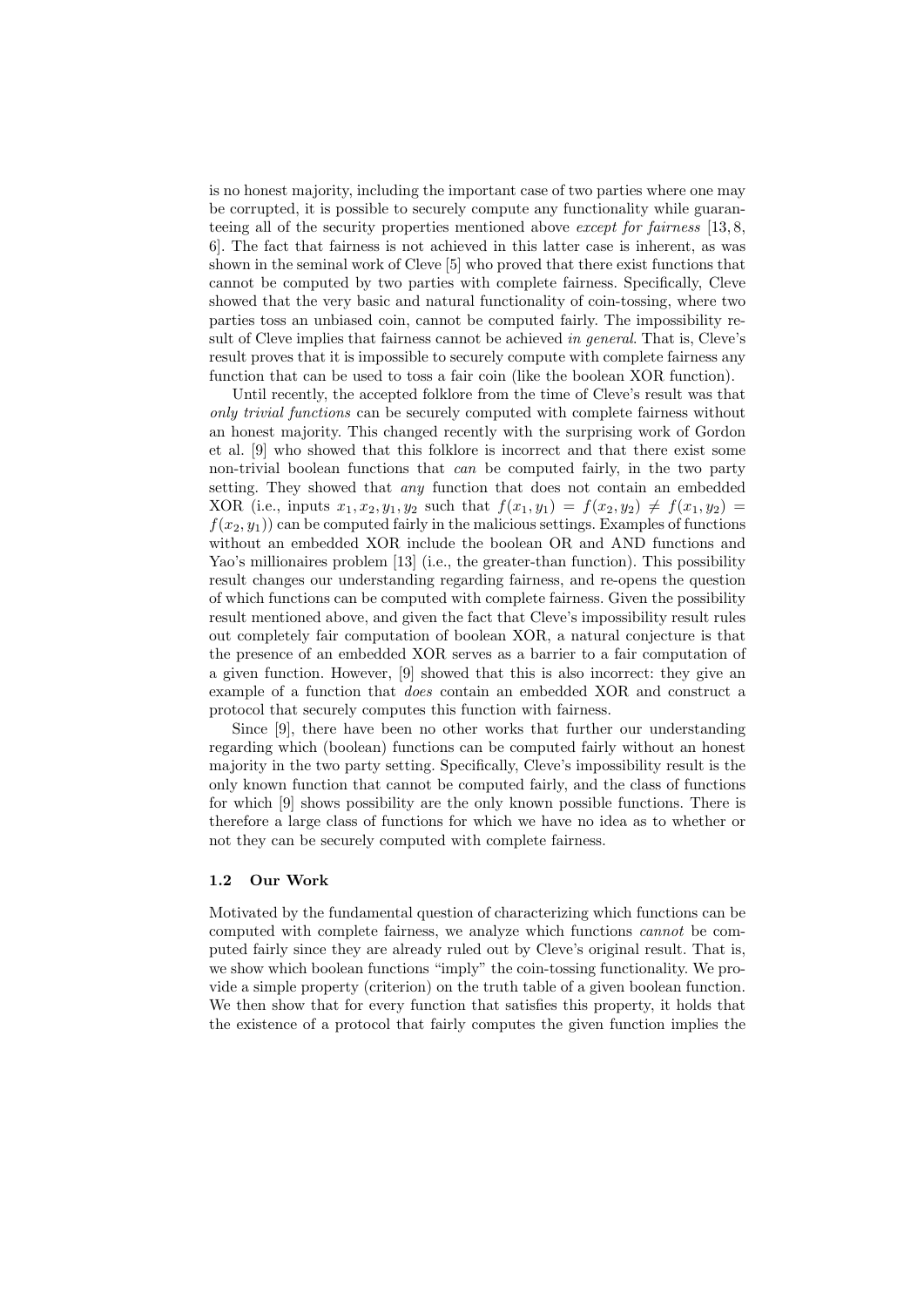existence of a protocol for fair coin-tossing in the presence of a fail-stop or malicious adversary, in contradiction to Cleve's impossibility result. This implies that the functions that satisfy the property cannot be computed fairly. The property is very simple, clean and general.

The more challenging and technically interesting part of our work is a proof that the property is *tight*. Namely, we show that a function  $f$  that does not satisfy the property cannot be used to construct a fair coin-tossing protocol (in the information theoretic setting). More precisely, we show that it is impossible to construct a fair two-party coin-tossing protocol, even if the parties are given access to a trusted party that computes  $f$  fairly for them. We prove this impossibility by showing the existence of an (inefficient) adversary that can bias the outcome with non-negligible probability. Thus, we prove that it is not possible to toss a coin with information-theoretic security, when given access to fair computations of  $f$ . We stress that this "impossibility" result is actually a source of optimism, since it may be possible to securely compute such functions with complete fairness. Indeed, the fair protocols presented in [9] are for functions for which the property does not hold.<sup>3</sup>

It is important to note that our proof that functions that do not satisfy the property do not imply coin tossing is very different from the proof of impossibility by Cleve. Specifically, the intuition behind the proof by Cleve is that since the parties exchange messages in turn, there must be a point where one party has more information than the other about the outcome of the coin-tossing protocol. If that party aborts at this point, then this results in bias. This argument holds since the parties cannot exchange information simultaneously. In contrast, in our setting, the parties can exchange information simultaneously via the computation of  $f$ . Thus, our proof is conceptually very different to that of Cleve, and in particular, is not a reduction to the proof by Cleve.

The criterion. Intuitively, the property that we define over the function's truth table relates to the question of whether or not it is possible for one party to singlehandedly change the probability that the output of the function will be 1 (or 0) based on how it chooses its input. In order to explain the criterion, we give two examples of functions that imply coin-tossing, meaning that a fair secure protocol for computing the function implies a fair secure protocol for coin tossing. We discuss how each of the examples can be used to toss a coin fairly, and this in turn will help us to explain the criterion. The functions are given below:

|           |         |               | ᢦ             | $y_3$          |              |         |   | ∸            |
|-----------|---------|---------------|---------------|----------------|--------------|---------|---|--------------|
|           | $ x_1$  |               | м             | -1<br>Ŧ        |              | $x_1$   |   |              |
| $\rm (a)$ | $ x_2 $ | м             | $\Omega$<br>v | $\overline{0}$ | $\mathbf{b}$ | $ x_2 $ | v | $\mathbf{H}$ |
|           | $ x_3 $ | $\Omega$<br>v | $\Omega$<br>U | м              |              | $ x_3 $ | U | ັ            |

<sup>&</sup>lt;sup>3</sup> We remark that since our impossibility result is information theoretic, there is the possibility that some of the functions for which the property does not hold do imply coin tossing computationally. In such a case, the impossibility result of Cleve still applies to them. See more discussion in "open questions" below.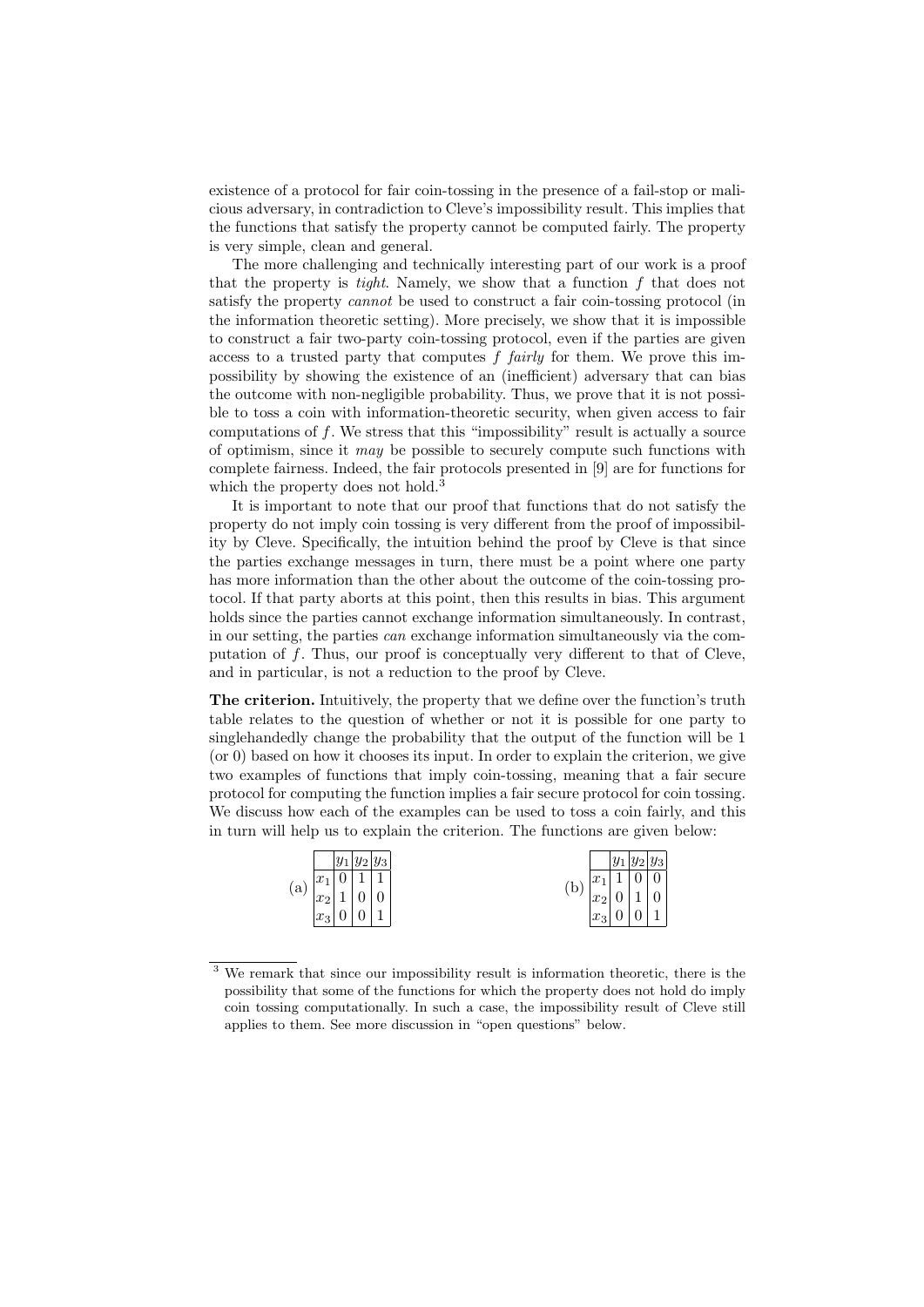Consider function (a), and assume that there exists a fair protocol for this function. We show how to toss a fair coin using a single invocation of the protocol for  $f$ . Before doing so, we observe that the output of a single invocation of the function can be expressed by multiplying the truth-table matrix of the function by probability vectors.<sup>4</sup> Specifically, assume that party  $P_1$  chooses input  $x_i$  with probability  $p_i$ , for  $i = 1, 2, 3$  (thus  $p_1 + p_2 + p_3 = 1$  since it must choose some input); likewise, assume that  $P_2$  chooses input  $y_i$  with probability  $q_i$ . Now, let  $M_f$  be the "truth table" of the function, meaning that  $M_f[i,j] = f(x_i, y_j)$ . Then, the output of the invocation of  $f$  upon the inputs chosen by the parties equals 1 with probability exactly  $(p_1, p_2, p_3) \cdot M_f \cdot (q_1, q_2, q_3)^T$ .

We are now ready to show how to toss a coin using  $f$ . First, note that there are two complementary rows; these are the rows specified by inputs  $x_1$  and  $x_2$ . This means that if  $P_1$  chooses one of the inputs in  $\{x_1, x_2\}$  uniformly at random, then no matter what distribution over the inputs (corrupted)  $P_2$  uses, the result is a uniformly chosen coin. In order to see this, observe that when we multiply the vector  $(\frac{1}{2}, \frac{1}{2}, 0)$  (the distribution over the input of  $P_1$ ) with the matrix  $M_f$ , the result is the vector  $(\frac{1}{2}, \frac{1}{2}, \frac{1}{2})$ . This means that no matter what input  $P_2$ will choose, or what distribution over the inputs it may use, the output is 1 with probability  $1/2$  (formally, the output is 1 with probability  $\frac{1}{2} \cdot q_1 + \frac{1}{2} \cdot q_2 + \frac{1}{2} \cdot q_3 = \frac{1}{2}$ because  $q_1 + q_2 + q_3 = 1$ ). This means that if  $P_1$  is honest, then a corrupted  $P_2$  cannot bias the output. Likewise, there are also two complementary columns  $(y_1$  and  $y_3$ ), and thus, if  $P_2$  chooses one of the inputs in  $\{y_1, y_3\}$  uniformly at random, then no matter what distribution over the inputs (a possibly corrupted)  $P_1$  uses, the result is a uniform coin.

In contrast, there are no two complementary rows or columns in the function (b). However, if  $P_1$  chooses one of the inputs  $\{x_1, x_2, x_3\}$  uniformly at random (i.e., each input with probability one third), then no matter what distribution  $P_2$  will use, the output is 1 with probability 1/3. Similarly, if  $P_2$  chooses a uniformly random input, then no matter what  $P_1$  does, the output is 1 with the same probability. Therefore, a single invocation of the function  $f$  in which the honest party chooses the uniform distribution over its inputs results in a coin that equals 1 with probability exactly  $\frac{1}{3}$ , irrespective of what the other party inputs. In order to obtain an unbiased coin that equals 1 with probability  $\frac{1}{2}$  the method of von-Neumann [12] can be used. This method works by having the parties use the function  $f$  to toss two coins. If the resulting coins are different (i.e, 01 or 10), then they output the result of the first invocation. Otherwise, they run the protocol again. This yields a coin that equals 1 with probability  $\frac{1}{2}$  since the probability of obtaining 01 equals the probability of obtaining 10. Thus, conditioned on the results being different, the probability of outputting 0 equals the probability of outputting 1.

The criterion is a direct generalization of the examples shown above. Let  $f: \{x_1, \ldots, x_\ell\} \times \{y_1, \ldots, y_\ell\} \rightarrow \{0, 1\}$  be a function, and let  $M_f$  be the truth table representation as described above. We say that the function has the criterion if there exist two probability vectors,  $\mathbf{p} = (p_1, \ldots, p_m)$ ,  $\mathbf{q} = (q_1, \ldots, q_\ell)$ 

 $^4$   $\mathbf{p} = (p_1, \ldots, p_m)$  is a probability vector if  $p_i \geq 0$  for every  $1 \leq i \leq m,$  and  $\sum_{i=1}^m p_i = 1.$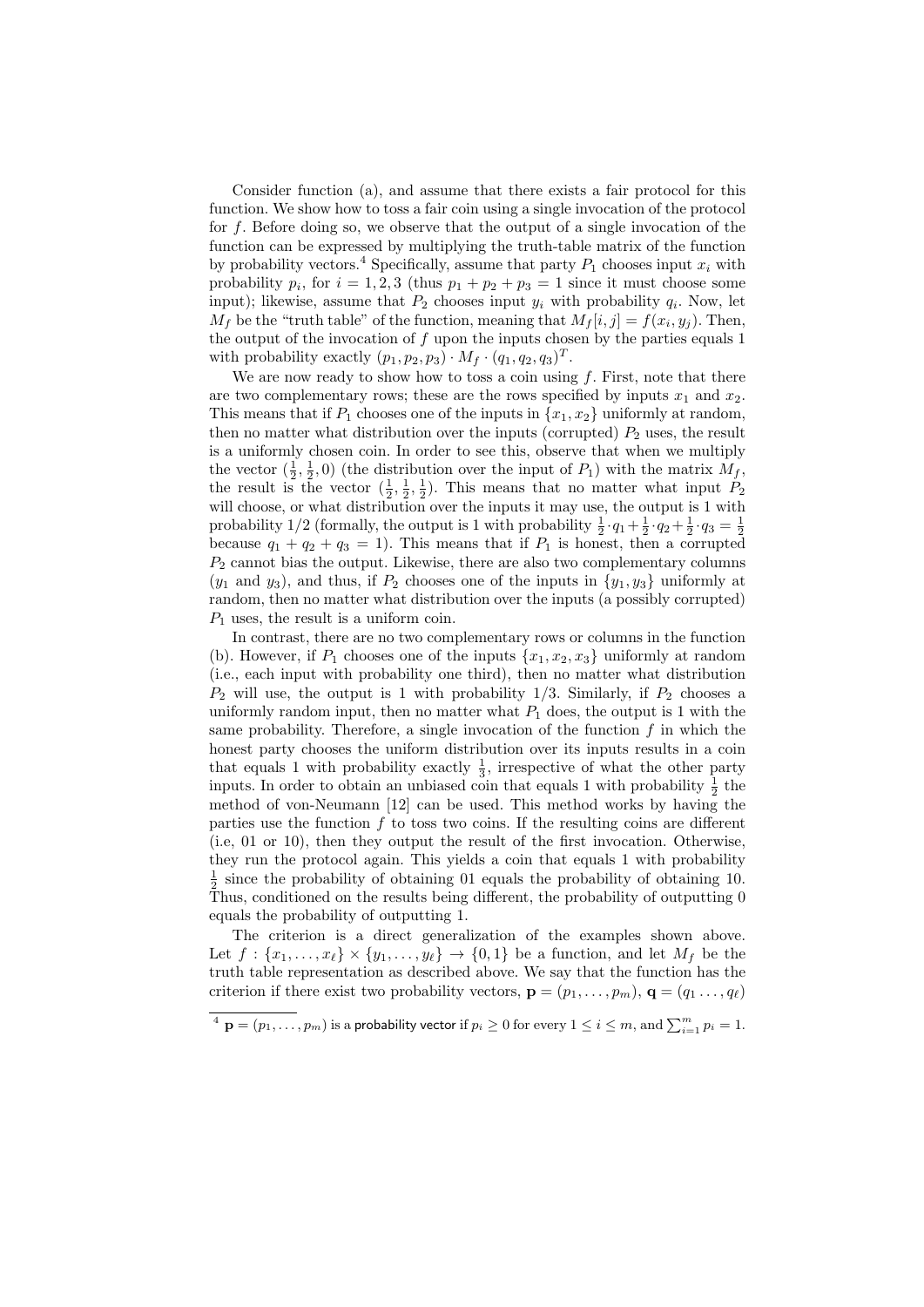such that  $\mathbf{p} \cdot M_f$  and  $M_f \cdot \mathbf{q}^T$  are both vectors that equal  $\delta$  everywhere, for some  $0 < \delta < 1$ . Observe that if such probability vectors exist, then the function implies the coin-tossing functionality as we described above. Specifically,  $P_1$ chooses its input according to distribution  $\mathbf{p}$ , and  $P_2$  chooses its inputs according to the distribution q. The result is then a coin that equals 1 with probability δ. Using the method of von-Neumann, this can be used to obtain a uniformly distributed coin. We conclude:

**Theorem 1.1 (informal).** Let  $f : \{x_1, ..., x_m\} \times \{y_1, ..., y_\ell\} \rightarrow \{0, 1\}$  be a function that satisfies the aforementioned criterion. Then, the existence of a protocol for securely computing f with complete fairness implies the existence of a fair coin tossing protocol.

An immediate corollary of this theorem is that any such function cannot be securely computed with complete fairness, as this contradicts the impossibility result of Cleve [5].

As we have mentioned above, the more interesting and technically challenging part of our work is a proof that the criterion is tight. That is, we prove the following theorem:

**Theorem 1.2 (informal).** Let  $f : \{x_1, ..., x_m\} \times \{y_1, ..., y_\ell\} \rightarrow \{0, 1\}$  be a function that does not satisfy the aforementioned criterion. Then, there exists an exponential-time adversary that can bias the outcome of every coin-tossing protocol that uses ideal and fair invocations of f.

This result has a number of ramifications. Most notably, it helps focus our research on the question of fairness in two-party secure computation. Specifically, the only functions that can potentially be computed securely with fairness are those for which the property does not hold. In these functions one of the parties can partially influence the outcome of the result singlehandedly, a fact that is used inherently in the protocol of [9] for the function with an embedded XOR. This does not mean that all functions of this type can be fairly computed. However, it provides a good starting point. In addition, our results define the set of functions for which Cleve's impossibility result suffices for proving that they cannot be securely computed with fairness. Given that no function other than those implying coin tossing has been ruled out since Cleve's initial result, understanding exactly what is included in this impossibility is of importance.

On fail-stop adversaries. Our main results above consider the case of malicious adversaries. In addition, we explore the fail-stop adversary model where the adversary follows the protocol like an honest party, but can halt early. This model is of interest since the impossibility result of Cleve [5] for achieving fair coin tossing holds also for fail-stop adversaries. In order to prove theorems regarding the fail-stop model, we first provide a definition of security with complete fairness for fail-stop adversaries that follows the real/ideal simulation paradigm. Surprisingly, this turns out not to be straightforward and we provide two natural formulations that are very different regarding feasibility. The formulations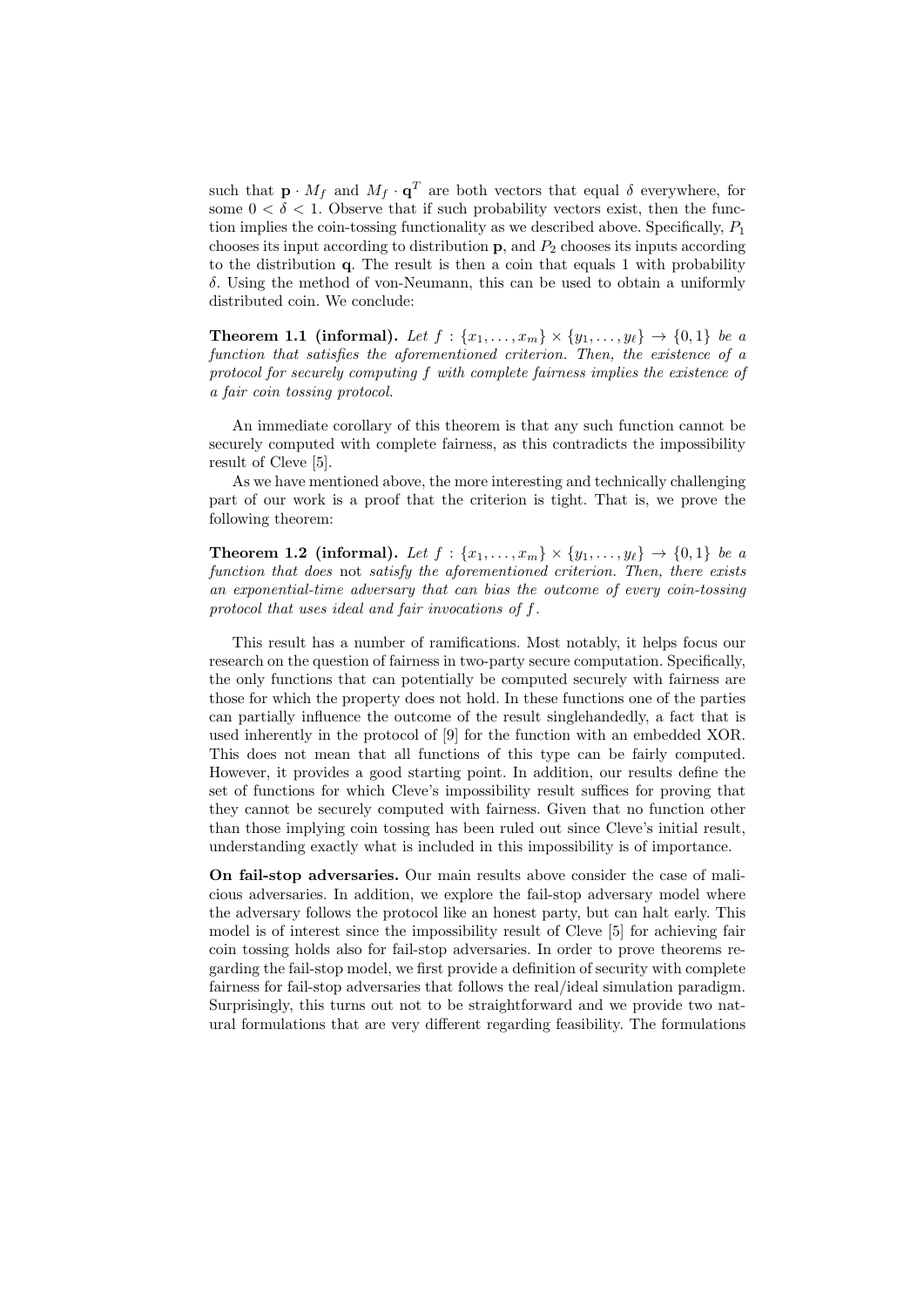differ regarding the ideal-world adversary/simulator. The question that arises is whether or not the simulator is allowed to use a different input to the prescribed one. In the semi-honest model (which differs only in the fact that the adversary cannot halt early) the standard formulation is to not allow the simulator to change the prescribed input, whereas in the malicious model the simulator is always allowed to change the prescribed input. We therefore define two fail-stop models. In this first, called "fail-stop1", the simulator is allowed to either send the trusted party computing the function the prescribed input of the party or an abort symbol  $\perp$ , but nothing else. In the second, called "fail-stop2", the simulator may send any input that it wishes to the trusted party computing the function. Note, however, that if there was no early abort then the prescribed input must be used because such an execution is identical to an execution between two honest parties.

Observe that in the first model, the honest party is guaranteed to receive the output on the prescribed inputs, unless it receives abort. In addition, observe that any protocol that is secure in the presence of malicious adversaries is secure also in the fail-stop2 model. However, this is not true of the fail-stop1 model (this is due to the fact that the simulator in the ideal model for the case of malicious adversaries is more powerful than in the fail-stop1 ideal model since the former can send any input whereas the latter can only send the prescribed input or  $\perp$ ).

We remark that Cleve's impossibility result holds in both models, since the parties do not have inputs in the coin-tossing functionality, and therefore there is no difference in the ideal-worlds of the models in this case. In addition, the protocols of [9] that are secure for malicious adversaries are secure for fail-stop2 (as mentioned above, this is immediate), but are not secure for fail-stop1.

We show that in the fail-stop1 model, it is impossible to securely compute with complete fairness any function containing an embedded XOR. We show this by constructing a coin-tossing protocol from any such function, that is secure in the fail-stop model. Thus, the only functions that can potentially be securely computed with fairness are those with no embedded XOR but with an embedded OR (if a function has neither, then it is trivial and can be computed unconditionally and fairly); we remark that there are very few functions with this property. We conclude that in the fail-stop1 model, fairness cannot be achieved for almost all non-trivial functions. We remark that [9] presents secure protocols that achieve complete fairness for functions that have no embedded XOR; however, they are not secure in the fail-stop1 model, as mentioned.

Regarding the fail-stop2 model, we prove an analogous result to Theorem 1.2. In the proof of Theorem 1.2, the adversary that we construct changes its input in one of the invocations of  $f$  and then continues honestly. Thus, it is malicious and not fail-stop2. Nevertheless, we show how the proof can be modified in order to hold for the fail-stop2 model as well.

These extensions for fail-stop adversaries deepen our understanding regarding the feasibility of obtaining fairness. Specifically, any protocol that achieves fairness for any non-trivial function (or at least any function that has an embed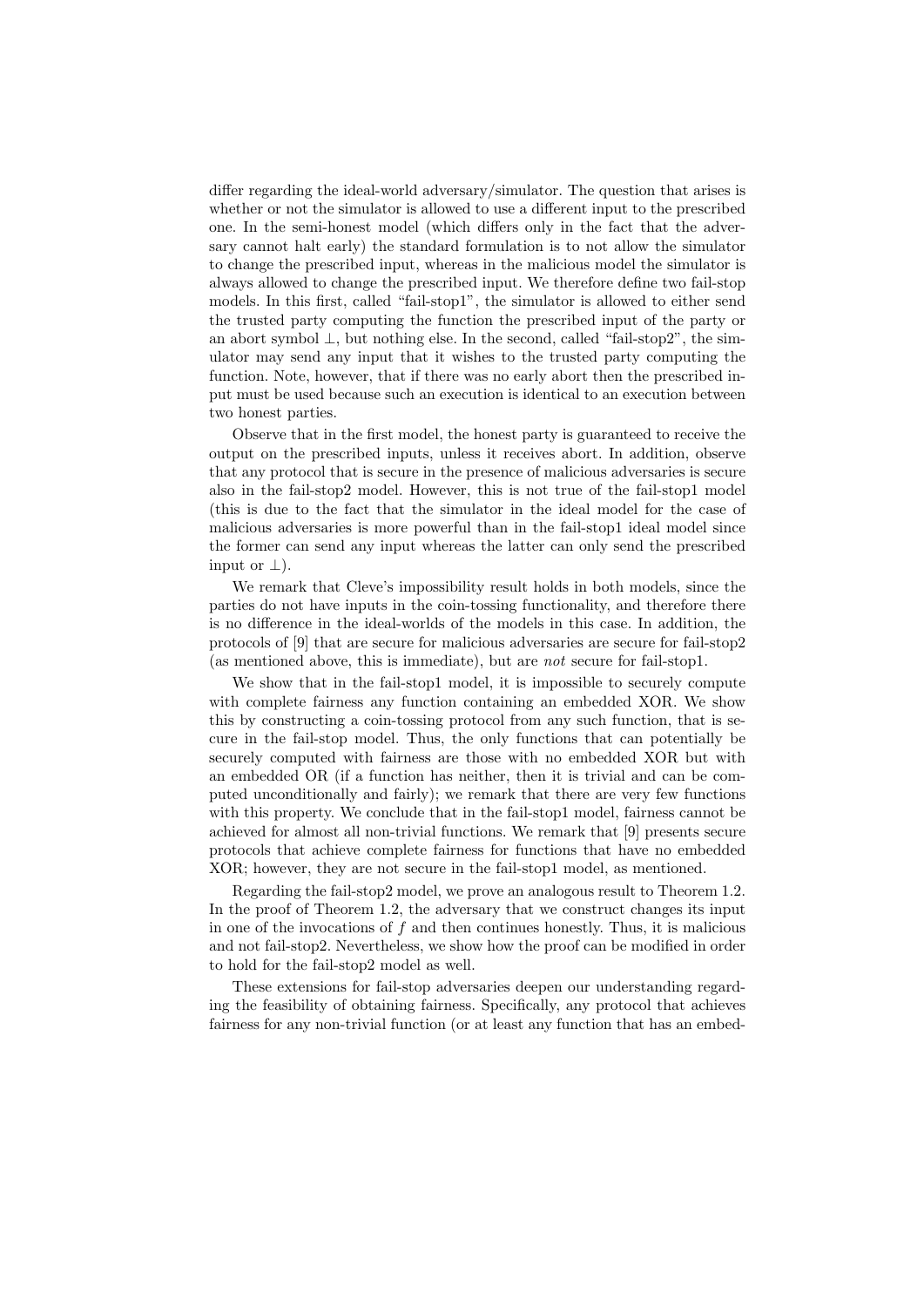ded XOR), must have the property that the simulator can send any input in the ideal model. Stated differently, the input that is effectively used by a corrupted party cannot be somehow committed, thereby preventing this behaviour. This also explains why the protocols of [9] have this property.

### 1.3 Open Questions

In this work we provide an almost complete characterization regarding what functions imply and do not imply coin tossing. Our characterisation is not completely tight since the impossibility result of Theorem 1.2 only holds in the information-theoretic setting; this is due to the fact that the adversary needs to carry out inefficient computations. Thus, it is conceivable that coin tossing can be achieved computationally from some such functions. It is important to note, however, that any function that does not fulfil our criterion implies oblivious transfer (OT). Thus, any protocol that uses such a function has access to OT and all that is implied by OT (e.g., commitments, zero knowledge, and so on). Thus, any such computational construction would have to be inherently nonblack-box in some sense. Our work also only considers finite functions (where the size of the domain is not dependent on the security parameter); extensions to other function classes, including non-Boolean functions, is also of interest.

The main open question left by our work is to characterize which functions for which the criterion does not hold can be securely computed with complete fairness. Our work is an important step to answering this question by providing a clearer focus than was previously known. Observe that in order to show that a function that does not fulfil the criterion cannot be securely computed with complete fairness, a new impossibility result must be proven. In particular, it will not be possible to reduce the impossibility to Cleve [5] since such a function does not imply coin tossing.

# 2 Definitions

The coin-tossing functionality. We define the coin-tossing functionality simply by  $f^{\text{ct}}(\lambda, \lambda) = (U_1, U_1)$ , where  $\lambda$  denotes the empty input and  $U_1$  denotes the uniform distribution over  $\{0, 1\}$ . That is, the functionality receives no input, chooses a uniformly chosen bit and gives both parties the same bit. This yields the following definition:

Definition 2.1 (Coin-Tossing by Simulation). A protocol  $\pi$  is a secure cointossing protocol via simulation if it securely computes  $f^{ct}$  with complete fairness in the presence of malicious adversaries.

The above definition provides very strong simulation-based guarantees, which is excellent for our positive results. However, when proving impossibility, it is preferable to rule out even weaker, non-simulation based definitions. We now present a weaker definition where the guarantee is that the honest party outputs an unbiased coin, irrespective of the cheating party's behaviour. However,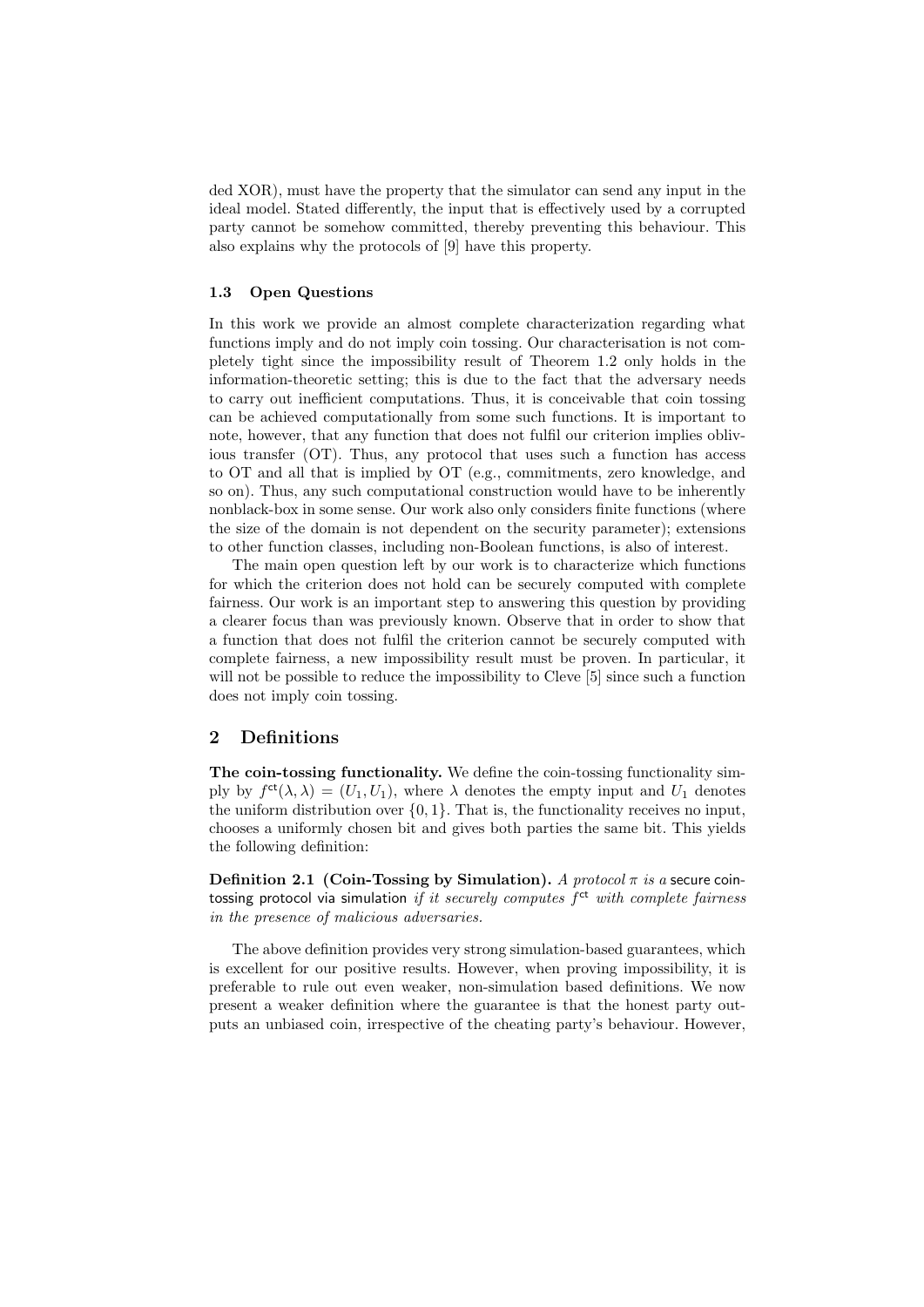we stress that since our impossibility result only holds with respect to an allpowerful adversary (as discussed in the introduction), our definition is stronger than above since it requires security in the presence of any adversary, and not just polynomial-time adversaries.

**Notations.** Denote by  $\langle P_1, P_2 \rangle$  a two party protocol where both parties act honestly. For  $\ell \in \{1, 2\}$ , let  $\text{out}_{\ell} \langle P_1^*, P_2^* \rangle$  denote the output of party  $P_{\ell}^*$  in an execution of  $P_1^*$  with  $P_2^*$ . In some cases, we also specify the random coins that the parties use in the execution;  $\langle P_1(r_1), P_2(r_2) \rangle$  denotes an execution where  $P_1$ acts honestly and uses random tape  $r_1$  and  $P_2$  acts honestly and uses random tape  $r_2$ . Let  $r(n)$  be a polynomial that bounds the number of rounds of the protocol  $\pi$ , and let  $c(n)$  be an upper bound on the length of the random tape of the parties. Let Uni denote the uniform distribution over  $\{0,1\}^{c(n)} \times \{0,1\}^{c(n)}$ . We are now ready to define a coin-tossing protocol:

Definition 2.2 (information-theoretic coin-tossing). A polynomial-time protocol  $\pi = \langle P_1, P_2 \rangle$  is an unbiased coin-tossing protocol, if the following hold:

1. (agreement) There exists a negligible function  $\mu(\cdot)$  such that for every n it holds that:

$$
\Pr_{r_1,r_2\leftarrow \text{Uni}}\left[\text{out}_1\langle P_1(r_1),P_2(r_2)\rangle \neq \text{out}_2\langle P_1(r_1),P_2(r_2)\rangle\right] \leq \mu(n) .
$$

2. (no bias) For every adversary A there exists a negligible function  $\mu(\cdot)$  such that for every  $b \in \{0,1\}$  and every  $n \in \mathbb{N}$ :

$$
\Pr\left[\textsf{out}_1\langle P_1,\mathcal{A}\rangle=b\right]\leq \frac{1}{2}+\mu(n)\quad\text{and}\quad\Pr\left[\textsf{out}_2\langle \mathcal{A},P_2\rangle=b\right]\leq \frac{1}{2}+\mu(n)\;.
$$

Observe that both requirements together guarantee that two honest parties will output the same uniformly distributed bit, except with negligible probability.

**Function implication.** In the paper, we study whether or not a function  $f$ "implies" the coin-tossing functionality. We now formally define what we mean by "function implication". Our formulation uses the notion of a hybrid model, which is a combination of the ideal and real models (see  $[3, 6]$ ). Specifically, let  $f$  be a function. Then, an execution in the  $f$ -hybrid model consists of real interaction between the parties (like in the real model) and ideal invocations of  $f$  (like in the ideal model). The ideal invocations of  $f$  take place via a trusted party that receives inputs and sends the output of f on those inputs to both parties, exactly like in the ideal model. We stress that in our ideal model both parties receive the output of f simultaneously since we are considering fair secure computation. We are now ready for the definition.

**Definition 2.3.** Let  $f : X \times Y \to Z$  and  $g : X' \times Y' \to Z'$  be functions. We say that function f implies function  $q$  in the presence of malicious adversaries if there exists a protocol that securely computes g in the f-hybrid model with complete fairness, in the presence of static malicious adversaries. We say that f information-theoretically *implies q if the above holds with statistical security*.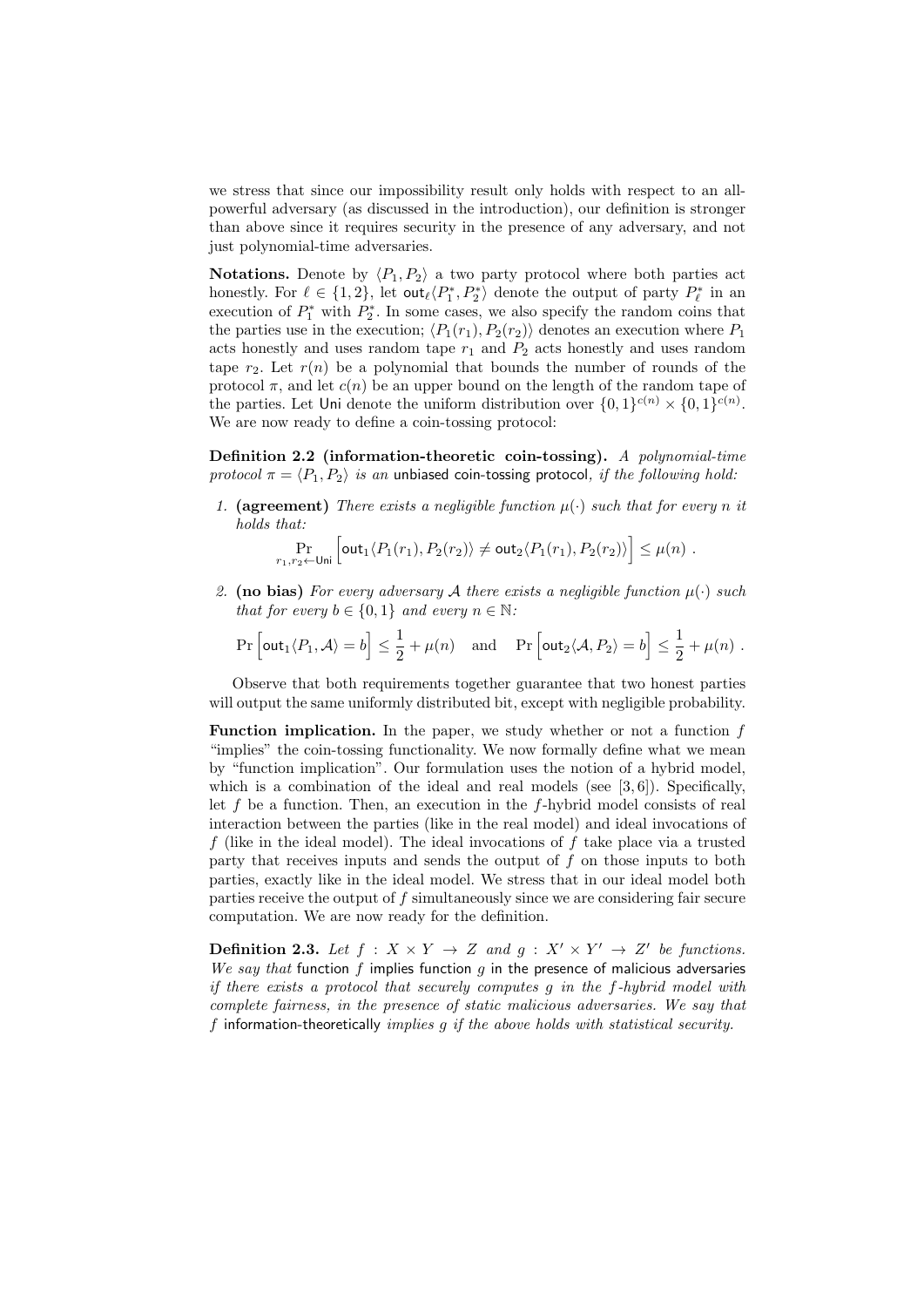Note that if g can be securely computed with fairness (under some assumption), then every function f computationally implies g. Thus, this is only of interest for functions  $g$  that either cannot be securely computed with fairness, or for which this fact is not known.

# 3 The Criterion

In this section we define the criterion, and explore its properties. We start with the definition of  $δ$ -balanced functions.

### 3.1 δ-Balanced Functions

A vector  $\mathbf{p} = (p_1, \ldots, p_k)$  is a probability vector if  $\sum_{i=1}^k p_i = 1$ , and for every  $1 \leq i \leq k$  it holds that  $p_i \geq 0$ . Let  $\mathbf{1}_k$  be the all one vector of size k. In addition, for a given function  $f: \{x_1, \ldots, x_m\} \times \{y_1, \ldots, y_\ell\} \to \{0, 1\}$ , let  $M_f$  denote the matrix defined by the truth table of f. That is, for every  $1 \leq i \leq m, 1 \leq j \leq \ell$ , it holds that  $M_f[i, j] = f(x_i, y_j)$ .

Informally, a function is balanced if there exist probabilities over the inputs for each party that determine the probability that the output equals 1, irrespective of what input the other party uses. Assume that  $P_1$  chooses its input according to the probability vector  $(p_1, \ldots, p_m)$ , meaning that it uses input  $x_i$ with probability  $p_i$ , for every  $i = 1, \ldots, m$ , and assume that party  $P_2$  uses the  $j<sup>th</sup>$  input  $y<sub>j</sub>$ . Then, the probability that the output equals 1 is obtained by multiplying  $(p_1, \ldots, p_m)$  with the  $j<sup>th</sup>$  column of  $M_f$ . Thus, a function is balanced on the left, or with respect to  $P_1$ , if when multiplying  $(p_1, \ldots, p_m)$  with  $M_f$  the result is a vector with values that are all equal. Formally:

**Definition 3.1.** Let  $f : \{x_1, \ldots, x_m\} \times \{y_1, \ldots, y_\ell\} \rightarrow \{0, 1\}$  be a function, and let  $0 \le \delta_1, \delta_2 \le 1$  be constants. We say that f is  $\delta_1$ -left-balanced if there exists a probability vector  $\mathbf{p} = (p_1, \ldots, p_m)$  such that:

$$
(p_1,\ldots,p_m)\cdot M_f=\delta_1\cdot\mathbf{1}_{\ell}=(\delta_1,\ldots,\delta_1).
$$

Likewise, we say that the function f is  $\delta_2$ -right-balanced if there exists a probability vector  $\mathbf{q} = (q_1, \ldots, q_\ell)$  such that:

$$
M_f \cdot (q_1, \ldots, q_\ell)^T = \delta_2 \cdot \mathbf{1}_m^T.
$$

If f is  $\delta_1$ -left-balanced and  $\delta_2$ -right-balanced, we say that f is  $(\delta_1, \delta_2)$ -balanced. If  $\delta_1 = \delta_2$ , then we say that f is  $\delta$ -balanced, where  $\delta = \delta_1 = \delta_2$ . We say that f is strictly  $\delta$ -balanced if  $\delta_1 = \delta_2$  and  $0 < \delta < 1$ .

Note that a function may be  $\delta_2$ -right-balanced for some  $0 \leq \delta_2 \leq 1$  but not left balanced. For example, consider the function defined by the truth table  $M_f \stackrel{\text{def}}{=} \begin{bmatrix} 1 & 0 & 1 \\ 0 & 1 & 1 \end{bmatrix}$ . This function is right balanced for  $\delta_2 = \frac{1}{2}$  by taking  $\mathbf{q} = (\frac{1}{2}, \frac{1}{2}, 0)$ . However, it is not left-balanced for any  $\delta_1$  because for every probability vector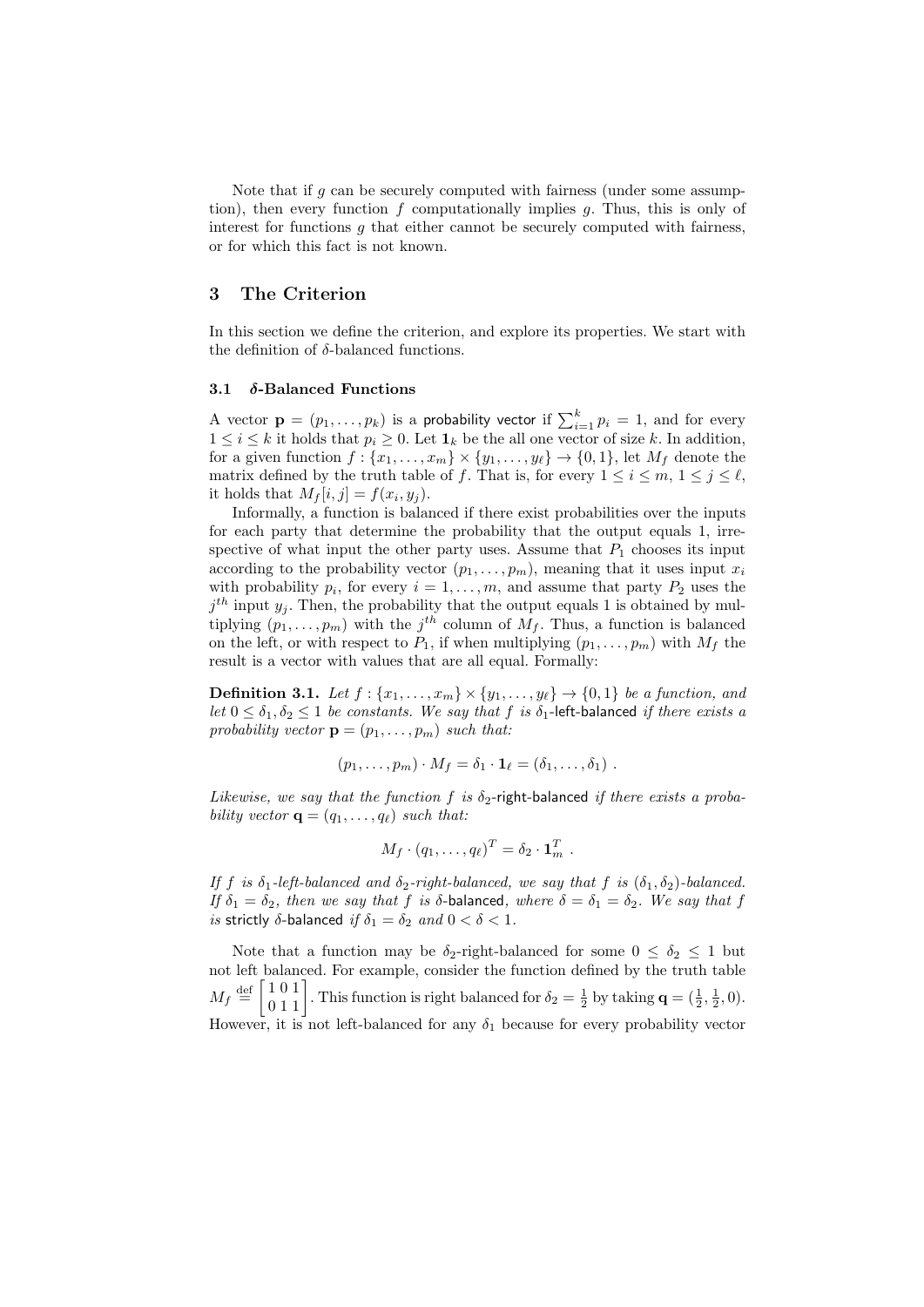$(p_1, p_2) = (p, 1-p)$  it holds that  $(p_1, p_2) \cdot M_{\widetilde{f}} = (p, 1-p, 1)$ , which is not balanced for any p. Likewise, a function may be  $\delta_2$ -right-balanced, but not left balanced.

We now prove a simple but somewhat surprising proposition, stating that if a function is  $(\delta_1, \delta_2)$ -balanced, then  $\delta_1$  and  $\delta_2$  must actually equal each other. Thus, any  $(\delta_1, \delta_2)$ -balanced function is actually  $\delta$ -balanced.

**Proposition 3.2.** Let  $f : \{x_1, \ldots, x_m\} \times \{y_1, \ldots, y_\ell\} \rightarrow \{0, 1\}$  be a  $(\delta_1, \delta_2)$ balanced function for some constants  $0 \leq \delta_1, \delta_2 \leq 1$ . Then,  $\delta_1 = \delta_2$ , and so f is δ-balanced.

**Proof:** Under the assumption that f is  $(\delta_1, \delta_2)$ -balanced, we have that there exist probability vectors  $\mathbf{p} = (p_1, \ldots, p_m)$  and  $\mathbf{q} = (q_1, \ldots, q_\ell)$  such that  $\mathbf{p} \cdot M_f =$  $\delta_1 \cdot \mathbf{1}_\ell$  and  $M_f \cdot \mathbf{q}^T = \delta_2 \cdot \mathbf{1}_m^T$ . Observe that since **p** and **q** are probability vectors, it follows that for every constant c we have  $\mathbf{p} \cdot (c \cdot \mathbf{1}_m^T) = c \cdot (\mathbf{p} \cdot \mathbf{1}_m^T) = c$ ; likewise  $(c \cdot \mathbf{1}_{\ell}) \cdot \mathbf{q}^T = c$ . Thus,

$$
\mathbf{p} \cdot M_f \cdot \mathbf{q}^T = \mathbf{p} \cdot \left( M_f \cdot \mathbf{q}^T \right) = \mathbf{p} \cdot \left( \delta_2 \cdot \mathbf{1}_m^T \right) = \delta_2
$$

and

$$
\mathbf{p} \cdot M_f \cdot \mathbf{q}^T = (\mathbf{p} \cdot M_f) \cdot \mathbf{q}^T = (\delta_1 \cdot \mathbf{1}_{\ell}) \cdot \mathbf{q}^T = \delta_1,
$$

implying that  $\delta_1 = \delta_2$ .

Note that a function can be both  $\delta_2$ -right-balanced and  $\delta_2'$ -right-balanced for some  $\delta_2 \neq \delta_2'$ . For example, consider the function  $M_f$ , which was defined above. It is easy to see that the function is  $\delta_2$ -right-balanced for every  $1/2 \leq \delta_2 \leq 1$ (by multiplying with the probability vector  $(1 - \delta_2, 1 - \delta_2, 2\delta_2 - 1)^T$  from the right). Nevertheless, in cases where a function is  $\delta_2$ -right-balanced for multiple values, Proposition 3.2 implies that the function cannot be left-balanced for any  $\delta_1$ . Likewise, if a function is  $\delta_1$ -left balanced for more than one value of  $\delta_1$ , it cannot be right-balanced.

#### 3.2 The Criterion

The criterion for determining whether or not a function implies coin-tossing is simply the question of whether the function is *strictly*  $\delta$ -balanced for some  $\delta$ . Formally:

**Property 3.3.** A function  $f : \{x_1, \ldots, x_m\} \times \{y_1, \ldots, y_\ell\} \rightarrow \{0, 1\}$  is strictly balanced if it is  $\delta$ -balanced for some  $0 < \delta < 1$ .

Observe that if  $M_f$  has a monochromatic row (i.e., there exists an input x such that for all  $y_i, y_j$  it holds that  $f(x, y_i) = f(x, y_j)$ , then there exists a probability vector **p** such that  $\mathbf{p} \cdot M_f = 0 \cdot \mathbf{1}_{\ell}$  or  $\mathbf{p} \cdot M_f = 1 \cdot \mathbf{1}_{\ell}$ ; likewise for a monochromatic column. Nevertheless, we stress that the existence of such a row and column does not imply f is strictly balanced since it is required that  $\delta$  be strictly between 0 and 1, and not equal to either.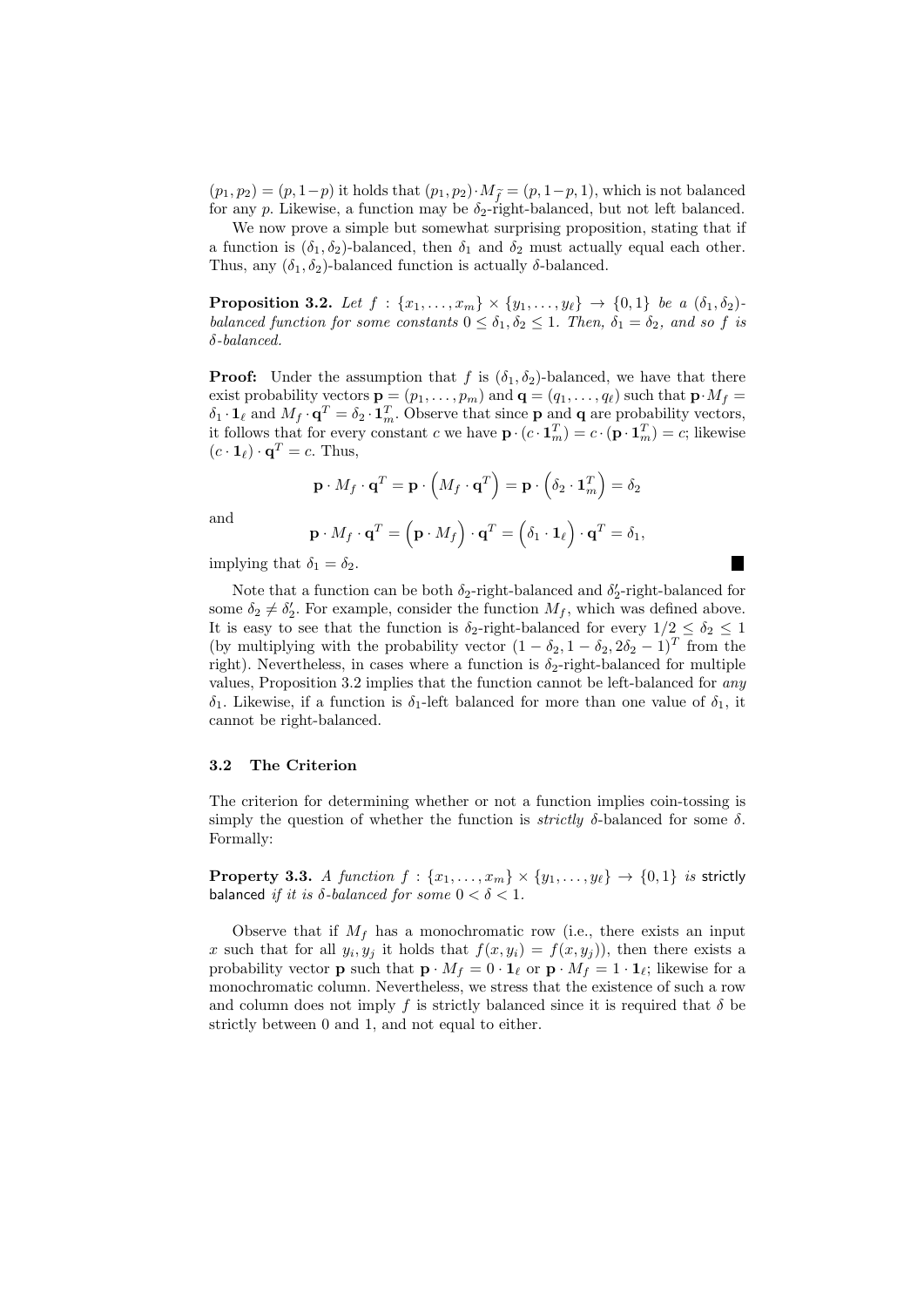#### 3.3 Exploring the  $\delta$ -Balanced Property

In this section we prove some technical lemmas regarding the property that we will need later in the proof. First, we show that if a function  $f$  is not leftbalanced for any  $0 \le \delta \le 1$  (resp. not right balanced), then it is not close to being balanced. More precisely, it seems possible that a function  $f$  can be not  $\delta$ -balanced, but is only negligibly far from being balanced (i.e., there may exist some probability vector  $p = p(n)$  (that depends on the security parameter n) such that all the values in the vector  $\mathbf{p} \cdot M_f$  are at most negligibly far from δ, for some 0 ≤ δ ≤ 1). In the following claim, we show that this situation is impossible. Specifically, we show that if a function is not  $\delta$  balanced, then there exists some constant  $c > 0$ , such that for any probability vector **p**, there is a distance of at least c between two values in the vector  $\mathbf{p} \cdot M_f$ . This holds also for probability vectors that are functions of the security parameter  $n$  (as can be the case in our setting of secure protocols).

**Lemma 3.4.** Let  $f : \{x_1, ..., x_m\} \times \{y_1, ..., y_\ell\} \to \{0, 1\}$  be a function that is not left balanced for any  $0 \le \delta_1 \le 1$  (including  $\delta_1 = 0, 1$ ). Then, there exists a constant  $c > 0$ , such that for any probability vector  $\mathbf{p} = \mathbf{p}(n)$ , it holds that:

$$
\max_i(\delta_1,\ldots,\delta_\ell)-\min_i(\delta_1,\ldots,\delta_\ell)\geq c
$$

where  $(\delta_1, \ldots, \delta_\ell) = \mathbf{p} \cdot M_f$ , and  $M_f$  is the matrix representation of f.

**Proof:** Let P<sup>m</sup> be the set of all probability vectors of size m. That is, P<sup>m</sup>  $\subseteq$  $[0,1]^m$  (which itself is a subset of  $\mathbb{R}^m$ ), and each vector sums up to one. P<sup>m</sup> is a closed and bounded space. Therefore using the Heine-Borel theorem,  $P<sup>m</sup>$  is a compact space.

We start by defining a function  $\phi : P^m \to [0, 1]$  as follows:

$$
\phi(\mathbf{p}) = \max_i(\mathbf{p} \cdot M_f) - \min_i \cdot (\mathbf{p} \cdot M_f)
$$

Clearly, the function  $\mathbf{p} \cdot M_f$  (where  $M_f$  is fixed and  $\mathbf{p}$  is the variable) is a continuous function. Moreover, the maximum (resp. minimum) of a continuous function is itself a continuous function. Therefore, from composition of continuous functions we have that the function  $\phi$  is continuous. Using the extreme value theorem (a continuous function from a compact space to a subset of the real numbers attains its maximum and minimum), there exists some probability vector  $\mathbf{p}_{\min}$  for which for all  $\mathbf{p} \in \mathbb{P}^m$ ,  $\phi(\mathbf{p}_{\min}) \leq \phi(\mathbf{p})$ . Since f is not  $\delta$ -balanced,  $\mathbf{p}_{\min} \cdot M_f \neq \delta \cdot \mathbf{1}_{\ell}$  for any  $0 \leq \delta \leq 1$ , and so  $\phi(\mathbf{p}_{\min}) > 0$ . Let  $c \stackrel{\text{def}}{=} \phi(\mathbf{p}_{\min})$ . This implies that for any probability vector **p**, we have that  $\phi(\mathbf{p}) \geq \phi(\mathbf{p}_{\min}) = c$ . That is:

$$
\max_{i}(\delta_1, \dots, \delta_\ell) - \min_{i}(\delta_1, \dots, \delta_\ell) \ge c \tag{1}
$$

where  $(\delta_1, \ldots, \delta_\ell) = \mathbf{p} \cdot M_f$ . We have proven this for all probability vectors of size m. Thus, it holds also for every probability vector  $p(n)$  that is a function of n, and for all n's (this is true since for every n,  $p(n)$  defines a concrete probability vector for which Eq. (1) holds).

A similar claim holds for the case where  $f$  is not right balanced.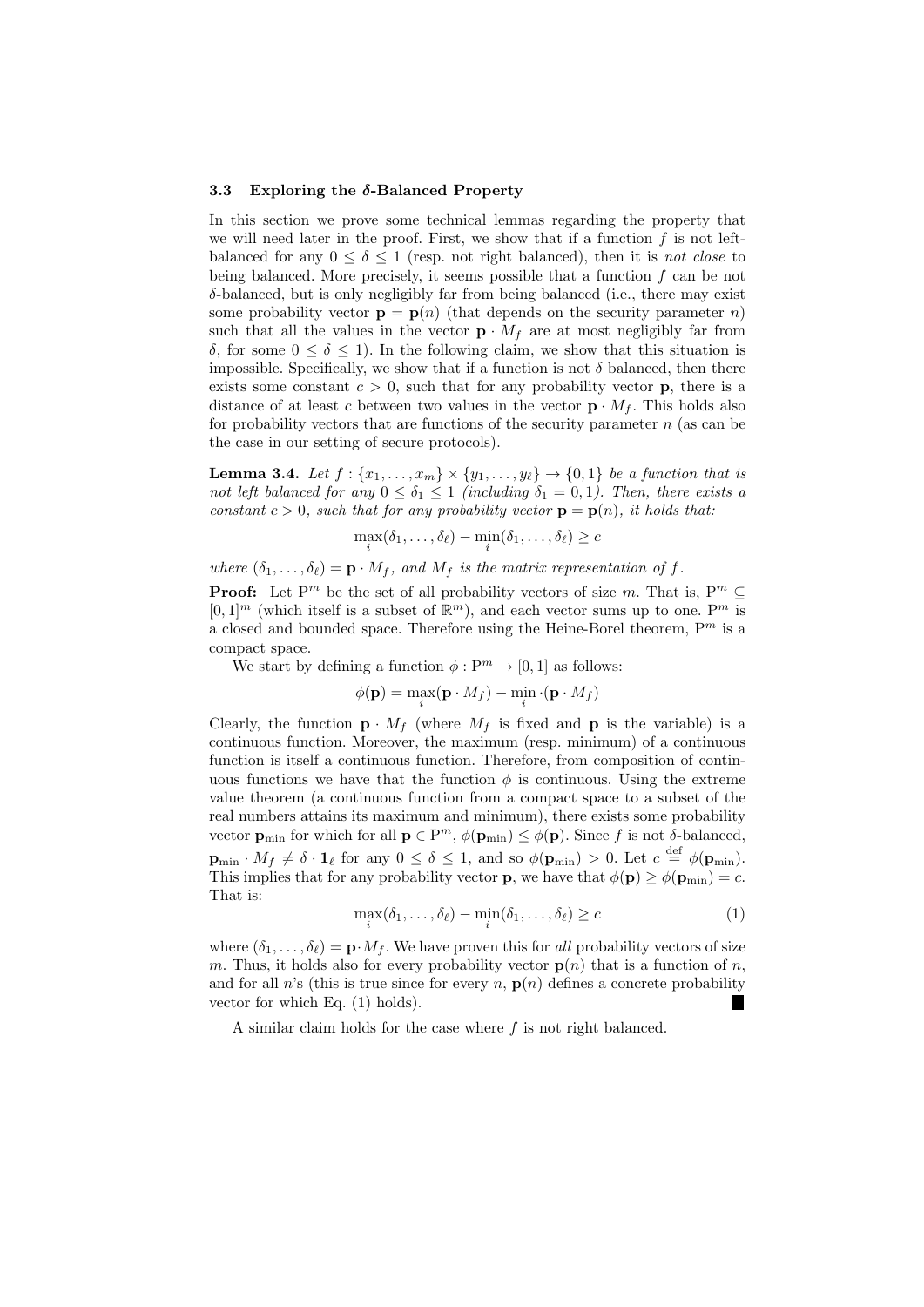# 4 Strictly-Balanced Functions Imply Coin Tossing

In this section, we show that any function  $f$  that is strictly balanced can be used to fairly toss a coin. Intuitively, this follows from the well known method of Von Neumann [12] for obtaining an unbiased coin toss from a biased one. Specifically, given a coin that is heads with probability  $\epsilon$  and tails with probability  $1 - \epsilon$ , Von Neumann showed that you can toss a coin that is heads with probability exactly  $1/2$  by tossing the coin twice in each phase, and stopping the first time that the pair is either heads-tails or tails-heads. Then, the parties output heads if the pair is heads-tails, and otherwise they output tails. This gives an unbiased coin because the probability of heads-tails equals the probability of tails-heads (namely, both probabilities equal  $\epsilon \cdot (1-\epsilon)$ ). Now, since the function f is strictly δ-balanced it holds that if party  $P_1$  chooses its input via the probability vector  $(p_1, \ldots, p_m)$  then the output will equal 1 with probability  $\delta$ , irrespective of what input is used by  $P_2$ ; likewise if  $P_2$  chooses its input via  $(q_1, \ldots, q_\ell)$  then the output will be 1 with probability  $\delta$  irrespective of what  $P_1$  does. This yields a coin that equals 1 with probability  $\delta$  and thus Von Neumann's method can be applied to achieve unbiased coin tossing. We stress that if one of the parties aborts early and refuses to participate, then the other party proceeds by itself (essentially, tossing a coin with probability  $\delta$  until it concludes). We have the following theorem:

**Theorem 4.1.** Let  $f : \{x_1, \ldots, x_m\} \times \{y_1, \ldots, y_\ell\} \rightarrow \{0, 1\}$  be a strictly-balanced function for some constant  $0 < \delta < 1$ , as in Property 3.3. Then, f informationtheoretically and computationally implies the coin-tossing functionality  $f<sup>ct</sup>$  with malicious adversaries.

Application to fairness. Cleve [5] showed that there does not exist a protocol that securely computes the fair coin-tossing functionality in the plain model. Since any strictly-balanced function  $f$  implies the coin-tossing functionality, a protocol for  $f$  in the plain model implies the existence of a protocol for cointossing in the plain model. We therefore conclude:

Corollary 4.2. Let  $f : \{x_1, \ldots, x_m\} \times \{y_1, \ldots, y_\ell\} \rightarrow \{0, 1\}$  be a strictly-balanced function. Then, f cannot be securely computed with fairness (with computational or information-theoretic security).

# 5 Unbalanced Functions Do Not Information-Theoretically Imply Coin Tossing

We now show that any function f that is not strictly-balanced (for all  $\delta$ ) does not information-theoretically imply the coin-tossing functionality. Stated differently, there does not exist a protocol for fairly tossing an unbiased coin in the f-hybrid model, with statistical security. Observe that in the f-hybrid model, it is possible for the parties to simultaneously exchange information, in some sense, since both parties receive output from calls to  $f$  at the same time. Thus, Cleve-type arguments [5] that are based on the fact that one party must know more than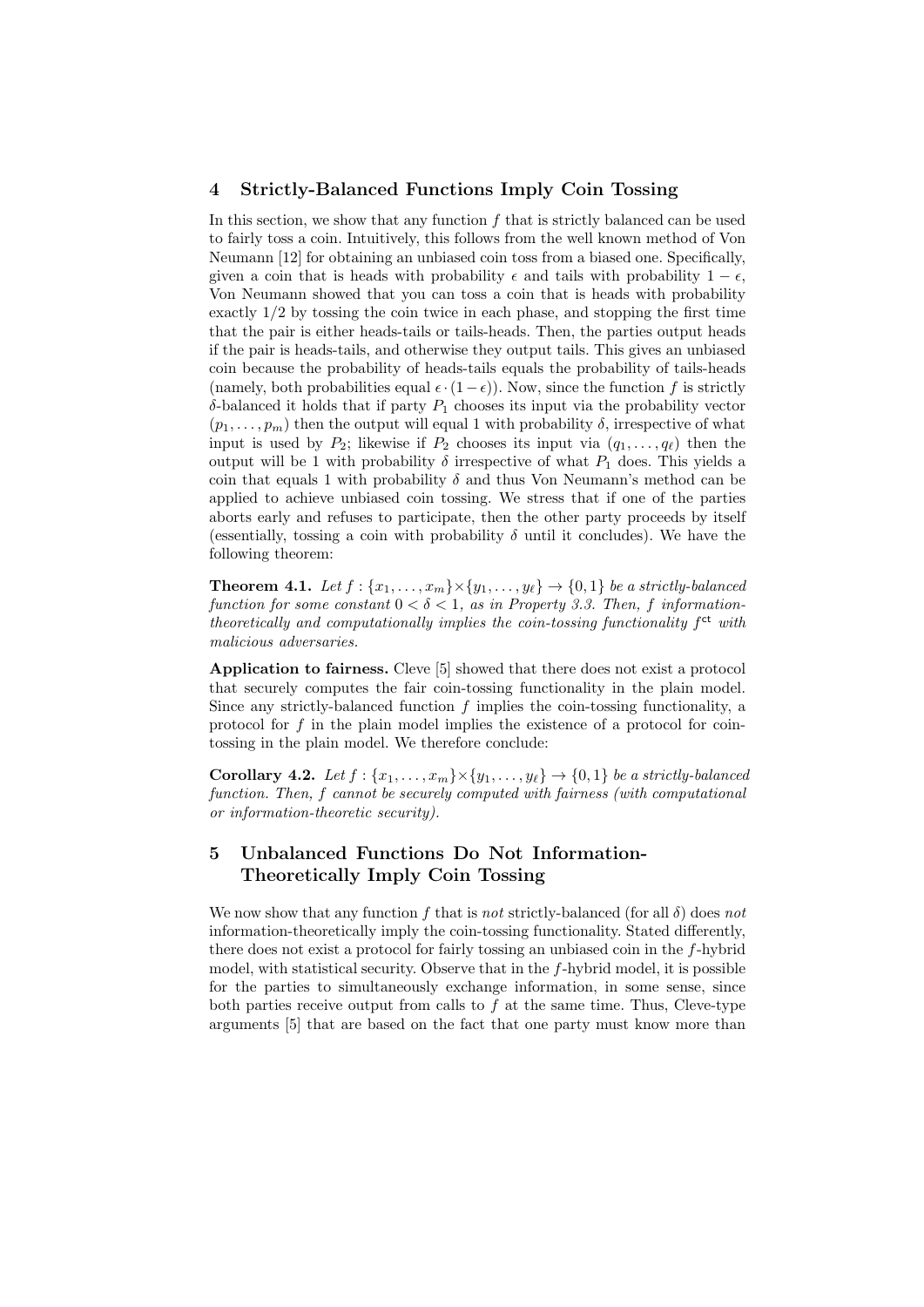the other party at some point do not hold. We prove our result by showing that for every protocol there exists an unbounded malicious adversary that can bias the result. Our unbounded adversary needs to compute probabilities, which can actually be approximated given an  $\mathcal{NP}$ -oracle. Thus, it is possible to interpret our technical result also as a black-box separation, if desired.

As we have mentioned in the introduction, although we prove an "impossibility result" here, the implication is the opposite. Specifically, our proof that an unbalanced<sup>5</sup> f cannot be used to toss an unbiased coin implies that it may be possible to securely compute such functions with fairness. Indeed, the functions that were shown to be securely computable with fairness in [9] are unbalanced.

Recall that a function is not strictly balanced if is not  $\delta$ -balanced for any  $0 < \delta < 1$ . We treat the case that the function is not  $\delta$ -balanced at all separately from the case that it is  $\delta$ -balanced but for  $\delta = 0$  or  $\delta = 1$ . In the proof we show that in both of these cases, such a function cannot be used to construct a fair coin tossing protocol.

**Theorem 5.1.** Let  $f: \{x_1, \ldots, x_m\} \times \{y_1, \ldots, y_\ell\} \rightarrow \{0, 1\}$  be a function that is not left-balanced, for any  $0 \le \delta_1 \le 1$ . Then, f does not information-theoretically imply the coin-tossing functionality with malicious adversaries.

**Proof Idea:** We begin by observing that if  $f$  does not contain an embedded OR (i.e., inputs  $x_0, x_1, y_0, y_1$  such that  $f(x_0, y_0) = f(x_1, y_0) = f(x_0, y_1) \neq f(x_1, y_1)$ ) or an embedded XOR (i.e., inputs  $x_0, x_1, y_0, y_1$  such that  $f(x_0, y_0) = f(x_1, y_1) \neq$  $f(x_0, y_1) = f(x_1, y_0)$ , then it is trivial and can be computed by simply having one party send the output to the other. This is because such a function depends only on the input of one party. Thus, by [5], it is impossible to fairly toss an unbiased coin in the f-hybrid model, since this is the same as fairly tossing an unbiased coin in the plain model. Thus, we consider only functions  $f$  that have an embedded OR or an embedded XOR.

In addition, we consider coin-tossing protocols that consist of calls to  $f$  only, and no other messages. This is due to the fact that we can assume that any protocol consists of rounds, where each round is either an invocation of  $f$  or a message consisting of a single bit being sent from one party to the other. Since f has an embedded OR or an embedded XOR, messages of a single bit can be sent by invoking  $f$ . This is due to the fact that in both cases there exist inputs  $x_0, x_1, y_0, y_1$  such that  $f(x_1, y_0) \neq f(x_1, y_1)$  and  $f(x_0, y_1) \neq f(x_1, y_1)$ . Thus, in order for  $P_2$  to send  $P_1$  a bit, the protocol can instruct the parties to invoke  $f$ where  $P_1$  always inputs  $x_1$ , and  $P_2$  inputs  $y_0$  or  $y_1$  depending on the bit that it wishes to send; similarly for  $P_1$ . Thus, any non-trivial function f enables "bit transmission" in the above sense. Observe that if one of the parties is malicious and uses an incorrect input, then this simply corresponds to sending an incorrect bit in the original protocol.

Intuition. The fact that  $f$  is not balanced implies that in any single invocation of  $f$ , one party is able to have some effect on the output by choosing its input

<sup>&</sup>lt;sup>5</sup> Note, that the name unbalanced is a bit misleading as the complement of not being strictly balanced also includes being 1 or 0-balanced.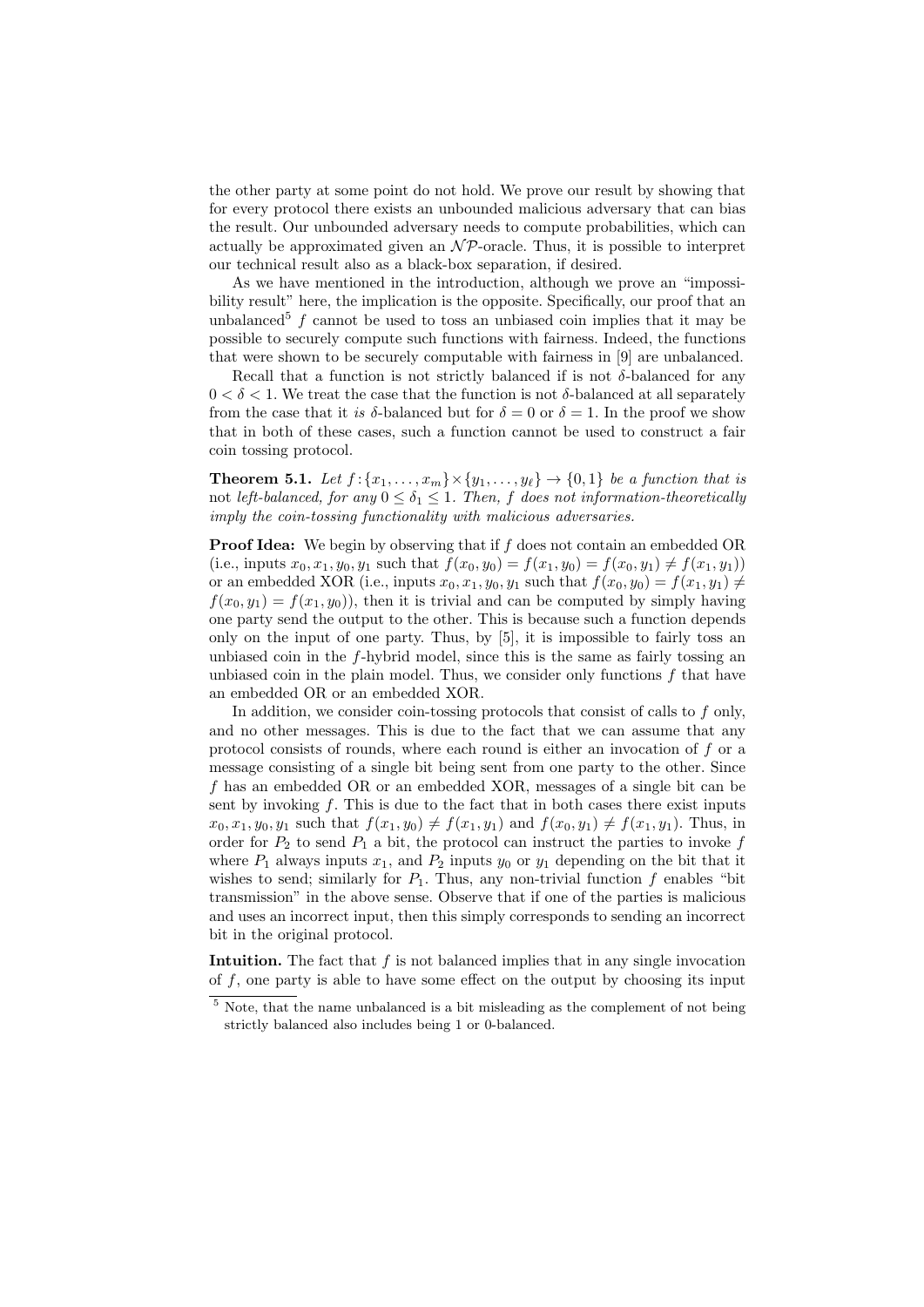appropriately. That is, if the function is non-balanced on the left then the party on the right can use an input not according to the prescribed distribution in the protocol, and this will change the probability of the output of the invocation being 1 (for example). However, it may be possible that the ability to somewhat influence the output in individual invocations is not sufficient to bias the overall computation, due to the way that the function calls are composed. Thus, in the proof we need to show that an adversary is in fact capable of biasing the overall protocol. We demonstrate this by showing that there exist crucial invocations where the ability to bias the outcome in these invocation suffice for biasing the overall outcome. Then, we show that such invocations are always reached in any execution of the protocol, and that the adversary can (inefficiently) detect when such an invocation has been reached and can (inefficiently) compute which input it needs to use in that invocation in order to bias the output.

We prove the above by considering the execution tree of the protocol, which is comprised of calls to  $f$  and the flow of the computation based on the output of f in each invocation (i.e., the parties proceed left in the tree if the output of  $f$ in this invocation is 0; and right otherwise). Observe that a path from the root of the tree to a leaf-node represents a protocol execution. We show that in every path from the root to a leaf, there exists at least one node with the property that influencing the output of the single invocation of that node yields a bias in the final outcome. In addition, we describe the strategy of the adversary to detect such a node and choose its input for that node in order to obtain a bias.

In more detail, for every node  $v$  in the execution tree of the protocol, the adversary calculates (in an inefficient manner) the probability that the output of the computation equals 1, assuming that  $v$  is reached in the execution. Observe that the probability of obtaining 1 at the root node is at most negligibly far from 1/2 (since it is a secure coin-tossing protocol), and that the probability of obtaining 1 at a leaf node is either 1 or 0, depending on whether the output at the given leaf is 1 or 0 (the way that we define the tree is such that the output is fully determined by the leaf). Using a pigeon-hole like argument, we show that on every path from the root to a leaf there must be at least one node where the probability of outputting 1 given that this node is reached is significantly different than the probability of outputting 1 given that the node's child on the path is reached. We further show that this difference implies that the two children of the given node yield significantly different probabilities of outputting 1 (since the probability of outputting 1 at a node  $v$  is the weighted-average of outputting 1 at the children, based on the probability of reaching each child according to the protocol). This implies that in every protocol execution, there exists an invocation of f where the probability of outputting 1 in the entire protocol is significantly different if the output of this invocation of f is 0 or 1. Since f is not balanced, it follows that for any distribution used by the honest party to choose its input for this invocation, there exist two inputs that the corrupted party can use that result in significantly different probabilities of obtaining 1. In particular, at least one of these probabilities is *significantly different from the* probability of obtaining 1 in this call when both parties are honest and follow the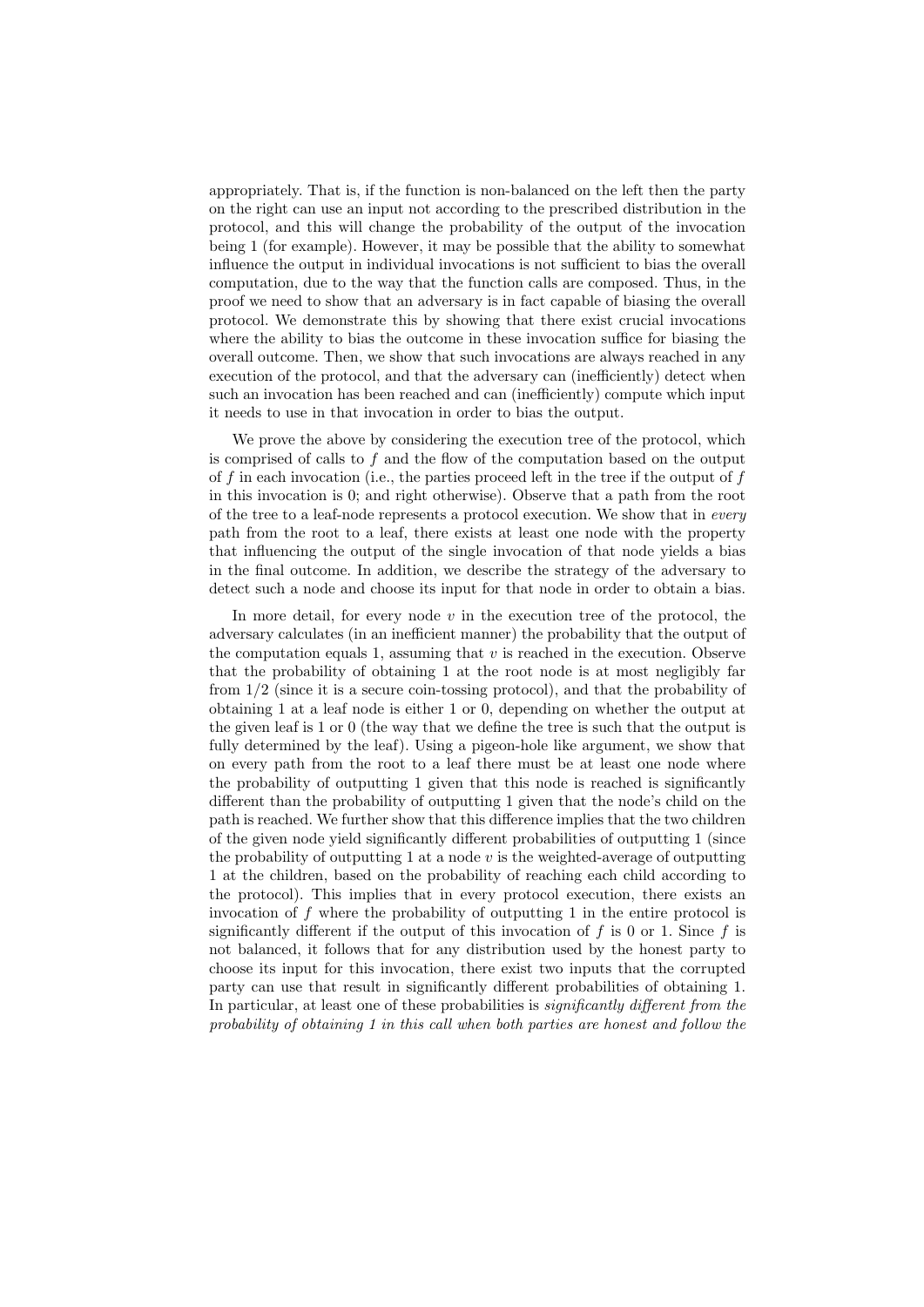protocol.<sup>6</sup> Thus, the adversary can cause the output of the entire execution to equal 1 with probability significantly different than  $1/2$ , which is the probability when both parties play honestly.

The above description does not deal with question of whether the output will be biased towards 0 or 1. In fact we design two adversaries, one that tries to bias the output towards 0 and the other towards 1. Then we show that at least one of these adversaries will be successful (see Footnote 6 for an explanation as to why only one of the adversaries may be successful). The two adversaries are similar and very simple. They search for the node on the path of the execution where the bias can be created and there make their move. In all nodes until and after that node they behave honestly (i.e., choose inputs for the invocations of f according to the input distribution specified by the protocol). We analyze the success of the adversaries and show that at least one of them biases the output with noticeable probability. The full proof appears in [1]. П

The above theorem proves impossibility for the case that the function is not balanced. As we have mentioned, we must separately deal with the case that the function is balanced, but not strictly balanced; i.e., the function is either 0-balanced or 1-balanced. The main difference in this case is that not all nodes which have significantly different probabilities in their two children can be used by the adversary to bias the outcome. This is due to the fact that the protocol may specify an input distribution for the honest party at such a node that forces the output to be either 0 or 1 (except with negligible probability), and so the "different child" is only reached with negligible probability. This can happen since the function is balanced with  $\delta = 0$  or  $\delta = 1$ . The proof therefore shows that this cannot happen too often, and the adversary can succeed enough to bias the output. The following is proven in [1]:

**Theorem 5.2.** Let  $f: \{x_1, \ldots, x_m\} \times \{y_1, \ldots, y_\ell\} \rightarrow \{0, 1\}$  be a 1-balanced or a 0-balanced function. Then, f does not information-theoretically imply the cointossing protocol.

Conclusion: Combining Theorems 4.1, 5.1 and 5.2, we obtain the following:

Corollary 5.3. Let  $f: \{x_1, \ldots, x_m\} \times \{y_1, \ldots, y_\ell\} \rightarrow \{0, 1\}$  be a function.

- 1. If f is strictly-balanced, then f implies the coin-tossing functionality (computationally and information theoretically).
- 2. If f is not strictly-balanced, then f does not information-theoretically imply the coin-tossing functionality with malicious adversaries.

Impossibility in the OT-hybrid model. Our proof of impossibility holds only in the information-theoretic setting since the adversary must carry out computations that do not seem to be computable in polynomial-time. It is natural to ask

 $6$  Observe that one of these probabilities may be the same as the probability of obtaining 1 in an honest execution, in which case choosing that input will not result in any bias. Thus, the adversary may be able to bias the output of the entire protocol towards 1 or may be able to bias the output of the entire protocol towards 0, but not necessarily both.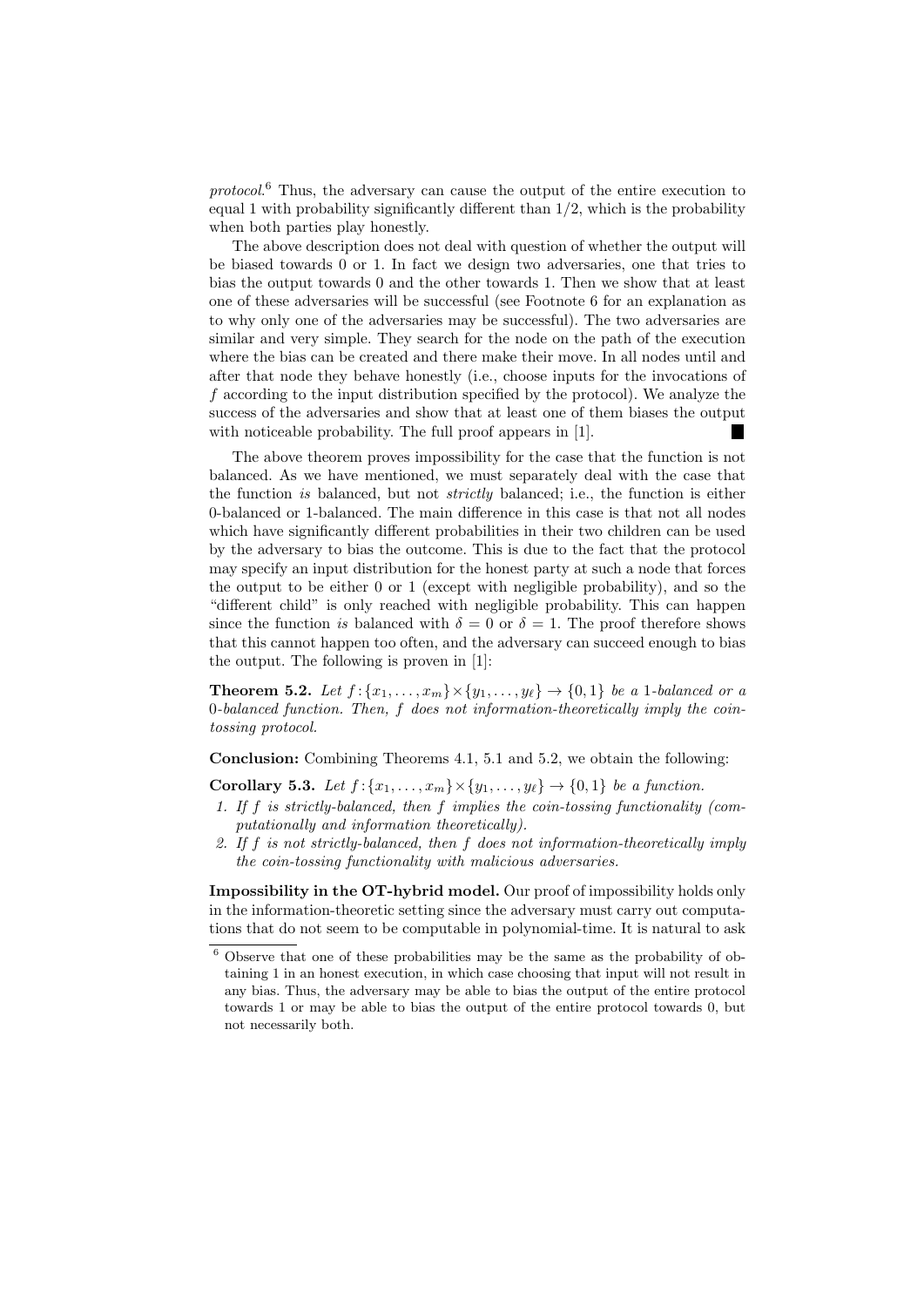whether or not the impossibility result still holds in the computational setting. We do not have an answer to this question. However, as a step in this direction, we show that the impossibility still holds if the parties are given access to an ideal oblivious transfer (OT) primitive as well as to the function  $f$ . That is, we prove the following:

**Theorem 5.4.** Let  $f: \{x_1, \ldots, x_m\} \times \{y_1, \ldots, y_\ell\} \rightarrow \{0, 1\}$  be a function. If f is not strictly-balanced, then the pair of functions  $(f, OT)$  do not informationtheoretically imply the coin tossing functionality with malicious adversaries.

**Proof:** In order to see that this is the case, first observe that if f has an embedded-OR then it implies oblivious transfer [10]. Thus, f can be used to obtain OT, and so the question of whether f implies coin tossing or  $(f, OT)$ imply coin tossing is the same. It thus remains to consider the case that  $f$ does not have an embedded OR but does have an embedded XOR (if it has neither then it is trivial and so clearly cannot imply coin tossing, as we have mentioned). We now show that in such a case  $f$  must be strictly balanced, and so this case is not relevant. Let  $x_1, x_2, y_1, y_2$  be an embedded XOR in f; i.e.,  $f(x_1, y_1) = f(x_2, y_2) \neq f(x_1, y_2) = f(x_2, y_1)$ . Now, if there exists a  $y_3$  such that  $f(x_1, y_3) = f(x_2, y_3)$  then f has an embedded OR. Thus,  $x_1$  and  $x_2$  must be complementary rows (as in example function (a) in the Introduction). Likewise, if there exists an  $x_3$  such that  $f(x_3, y_1) = f(x_3, y_2)$  then f has an embedded OR. Thus,  $y_1$  and  $y_2$  must be complementary columns. We conclude that f has two complementary rows and columns, and as we have shown in the Introduction, this implies that f is strictly balanced with  $\delta = \frac{1}{2}$ .

# 6 Fairness in the Presence of Fail-Stop Adversaries

In order to study the feasibility of achieving fair secure computation in the failstop model, we must first present a definition of security for this model. To the best of our knowledge, there is no simulation-based security definition for the failstop model in the literature. As we have mentioned in the introduction, there are two natural ways of defining security in this model, and it is not clear which is the "correct one". We therefore define two models and study feasibility for both. In the first model, the ideal-model adversary/simulator must either send the party's prescribed input to the trusted party computing the function, or a special abort symbol  $\perp$ , but nothing else. This is similar to the semi-honest model, except that  $\perp$  can be sent as well. We note that if  $\perp$  is sent, then both parties obtain  $\perp$  as output and thus fairness is preserved.<sup>7</sup> This is actually a very strong requirement from the protocol since both parties either learn the prescribed output, or they

<sup>&</sup>lt;sup>7</sup> It is necessary to allow an explicit abort in this model since if the corrupted party does not participate at all then the output cannot be computed. The typical solution to this problem, which is to take some default input, is not appropriate here because this means that the simulator can change the input of the corrupted party. Thus, such an early abort must result in output  $\bot$ .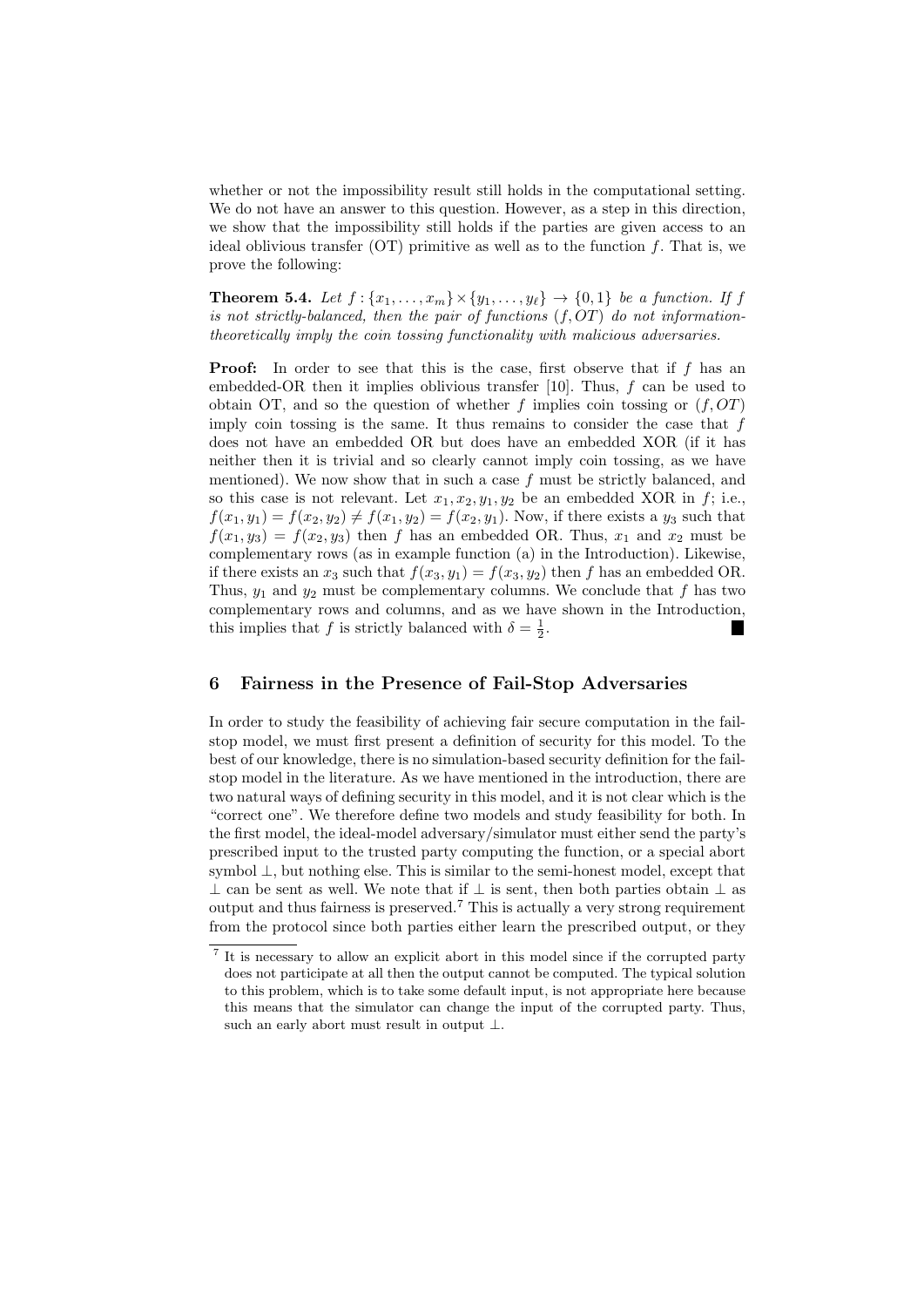both output  $\perp$ . In the second model, the ideal adversary can send any input that it wishes to the trusted party, just like a malicious adversary. We remark that if the real adversary does not abort a real protocol execution, then the result is the same as an execution of two honest parties and thus the output is computed from the prescribed inputs. This implies that the ideal adversary can really only send a different input in the case that the real adversary halts before the protocol is completed. As we have mentioned in the Introduction, the impossibility result of Cleve [5] for coin-tossing holds in both models, since the parties have no input, and so for this functionality the models are identical.

#### 6.1 Fail-Stop 1

In this section we define and explore the first fail-stop model.

**Execution in the ideal world.** An ideal execution involves parties  $P_1$  and  $P_2$ , an adversary  $S$  who has corrupted one of the parties, and the trusted party. An ideal execution for the computation of  $f$  proceeds as follows:

- **Inputs:**  $P_1$  and  $P_2$  hold inputs  $x \in X$ , and  $y \in Y$ , respectively; the adversary S receives the security parameter  $1^n$  and an auxiliary input z.
- Send inputs to trusted party: The honest party sends its input to the trusted party. The corrupted party controlled by  $\mathcal S$  may send its prescribed input or ⊥.
- Trusted party sends outputs: If an input  $\perp$  was received, then the trusted party sends  $\perp$  to both parties. Otherwise, it computes  $f(x, y)$  and sends the result to both parties.
- Outputs: The honest party outputs whatever it was sent by the trusted party, the corrupted party outputs nothing and  $\mathcal S$  outputs an arbitrary function of its view.

We denote by IDEAL<sup>f-stop-1</sup> $(x, y, n)$  the random variable consisting of the output of the adversary and the output of the honest party following an execution in the ideal model as described above.

Security. The real model is the same as is defined in the standard definition of secure two-party computation [6], except that we consider adversaries that are fail-stop only. This means that the adversary must behave exactly like an honest party, except that it can halt whenever it wishes during the protocol. We stress that its decision to halt or not halt, and when, may depend on its view. We are now ready to present the security definition.

Definition 6.1 (security – fail-stop1). Protocol  $\pi$  securely computes f with complete fairness in the fail-stop1 model if for every non-uniform probabilistic polynomial-time fail-stop adversary  $A$  in the real model, there exists a nonuniform probabilistic polynomial-time adversary  $S$  in the ideal model such that:

$$
\Big\{\mathrm{IDEAL}_{f,\mathcal{S}(z)}^{\mathsf{f}\text{-}\mathrm{stop}\text{-}1}(x,y,n)\Big\} \mathbin{\stackrel{\scriptscriptstyle\triangle}{=}} \big\{\mathrm{REAL}_{\pi,\mathcal{A}(z)}(x,y,n)\big\}
$$

where  $x \in X$ ,  $y \in Y$ ,  $z \in \{0,1\}^*$  and  $n \in \mathbb{N}$ .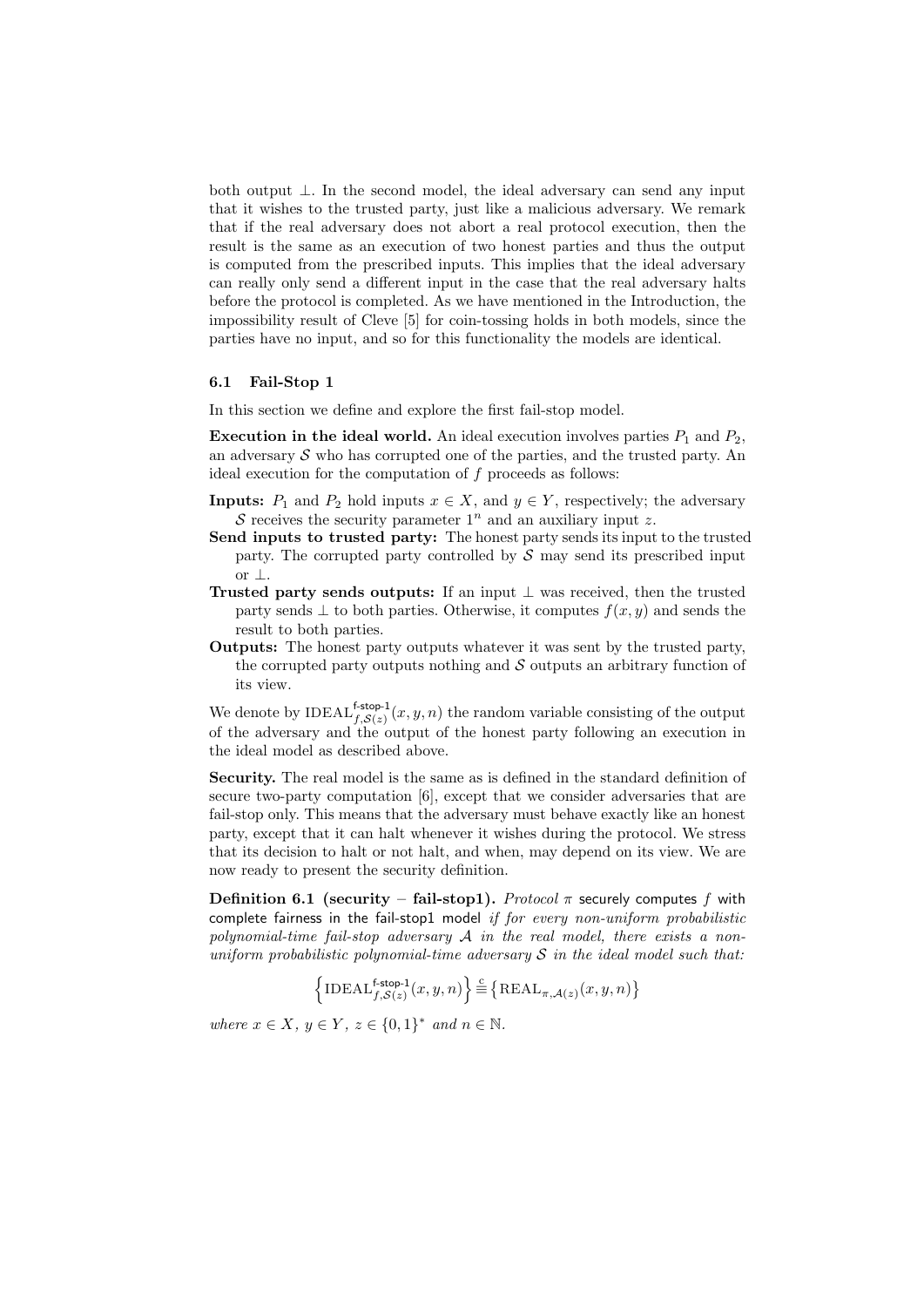Exploring fairness in the fail-stop-1 model. We first observe that if a function contains an embedded XOR, then it cannot be computed fairly in this model.

**Theorem 6.2.** Let  $f : \{x_1, \ldots, x_m\} \times \{y_1, \ldots, y_\ell\} \rightarrow \{0, 1\}$  be a function that contains an embedded XOR. Then, f implies the coin-tossing functionality and thus cannot be computed fairly.

**Proof:** Assume that  $f$  contains an embedded XOR; i.e., there exist inputs  $x_1, x_2, y_1, y_2$  such that  $f(x_1, y_1) = f(x_2, y_2) \neq f(x_1, y_2) = f(x_2, y_1)$ . We can easily construct a protocol for coin-tossing using  $f$  that is secure in the fail-stop model. Party  $P_1$  chooses input  $x \in \{x_1, x_2\}$  uniformly at random,  $P_2$  chooses  $y \in \{y_1, y_2\}$  uniformly at random, and the parties invoke the function f where  $P_1$  inputs x and  $P_2$  inputs y. In case the result of the invocation is  $\perp$ , the other party chooses its output uniformly at random.

Since the adversary is fail-stop1, it must follow the protocol specification (including choosing its input in the invocation of f correctly until it aborts when it can input  $\perp$ ). In both cases, it is easy to see that the honest party outputs an unbiased coin. Formally, for any given fail-stop adversary  $A$  we can construct a simulator S: S receives from the coin tossing functionality  $f<sup>ct</sup>$  the bit b, and invokes the adversary  $A$ . If  $A$  sends the trusted party computing  $f$ the symbol  $\perp$ , then S responds with  $\perp$ . Otherwise, (if A sends some real value - either  $x_1, x_2$  if it controls  $P_1$ , or  $y_1, y_2$  if it controls  $P_2$ ), then S responds with the bit b that it received from  $f<sup>ct</sup>$  as if it is the output of the ideal call to f. It is easy to see that the ideal and real distributions are identical.

As we have mentioned, if a function does not contain an embedded XOR or OR then it is trivial and can be computed fairly (because the output depends on only one of the parties' inputs). It therefore remains to consider the feasibility of fairly computing functions that have an embedded OR but no embedded XOR. Gordon et. al [9] present a protocol for securely computing any function of this type with complete fairness, in the presence of a malicious adversary. However, the security of their protocol relies inherently on the ability of the simulator to send the trusted party an input that is not the corrupted party's prescribed input. Thus, their protocol seems not to be secure in this model.

The problem of securely computing functions that have an embedded OR but no embedded XOR therefore remains open. We remark that there are very few functions of this type, and these functions have a very specific structure, as discussed in [9].

## 6.2 Fail-Stop 2

In this section we define and explore the second fail-stop model. In this case, the ideal adversary can send any value it wishes to the trusted party (and the output of the honest party is determined accordingly). It is easy to see that in executions where the real adversary does not abort the output is the same as between two honest parties. Thus, the ideal adversary is forced to send the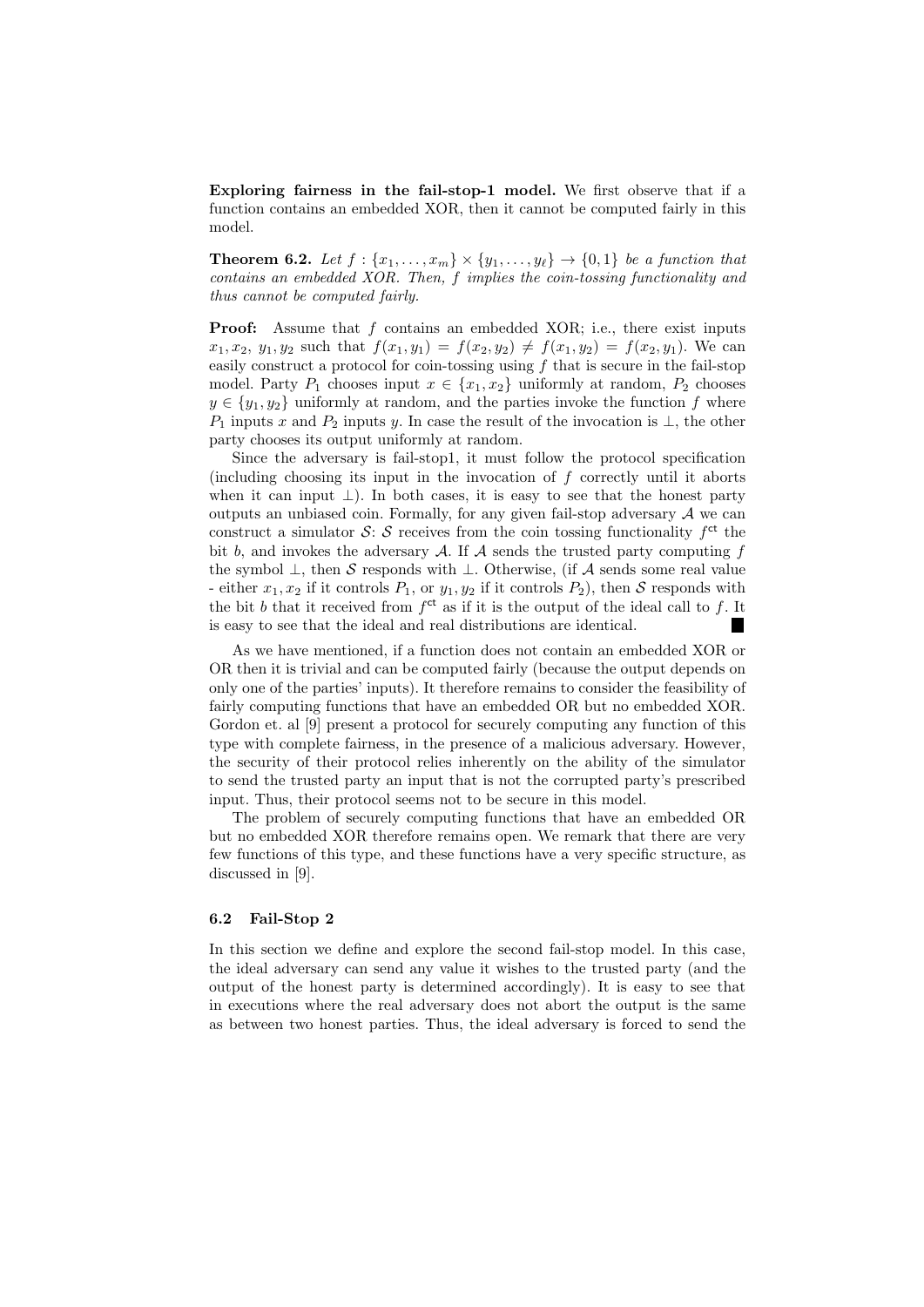prescribed input of the party in this case. Observe that the ideal model here is identical to the ideal model for the case of malicious adversaries. Thus, the only difference between this definition and the definition of security for malicious adversaries is the quantification over the real adversary; here we quantify only over fail-stop real adversaries. Otherwise, all is the same.

Definition 6.3 (security – fail-stop2). Protocol  $\pi$  securely computes f with complete fairness in the fail-stop2 model if for every non-uniform probabilistic polynomial-time fail-stop adversary  $A$  in the real world, there exists a nonuniform probabilistic polynomial-time adversary  $S$  in the ideal model such that:

$$
\big\{\text{IDEAL}_{f,\mathcal{S}(z)}(x,y,n)\big\} \stackrel{\text{c}}{=} \big\{\text{REAL}_{\pi,\mathcal{A}(z)}(x,y,n)\big\}
$$

where  $x \in X$ ,  $y \in Y$ ,  $z \in \{0,1\}^*$  and  $n \in \mathbb{N}$ , and IDEAL denotes the standard ideal model for malicious adversaries.

In the g-hybrid-model for fail-stop2 adversaries, where the parties have access to a trusted party computing function  $q$  for them, a corrupted party may provide an incorrect input to an invocation of  $g$  as long as it halts at that point. This may seem arbitrary. However, it follows naturally from the definition since a secure fail-stop2 protocol is used to replace the invocations of  $q$  in the real model. Thus, if a fail-stop adversary can change its input as long as it aborts in the real model, then this capability is necessary also for invocations of  $q$  in the  $q$ -hybrid model.

Exploring fairness in the fail-stop-2 model. In the following we show that the malicious adversaries that we constructed in the proofs of Theorem 5.1 and Theorem 5.2 can be modified to be *fail-stop2*. We remark that the adversaries that we constructed did not abort during the protocol execution, but rather continued after providing a "different" input in one of the  $f$  invocations. Thus, they are not fail-stop2 adversaries. In order to prove the impossibility for this case, we need to modify the adversaries so that they halt at the node  $v$  for which they can bias the outcome of the invocation (i.e., a node  $v$  for which  $v$ 's children in the execution tree have significantly different probabilities for the output of the entire execution equalling 1). Recall that in this fail-stop model, the adversary is allowed to send a different input than prescribed in the invocation at which it halts; thus, this is a valid attack strategy. In the full paper we prove:

**Theorem 6.4.** Let  $f: \{x_1, \ldots, x_m\} \times \{y_1, \ldots, y_\ell\} \rightarrow \{0, 1\}$  be a function that is not δ-balanced, for any  $0 < δ < 1$ . Then, f does not information-theoretically imply the coin-tossing protocol in the fail-stop2 model.

We prove the above by considering two possible cases, relating to the potential difference between the honest party outputting 1 at a node when the other party aborts at that node but until then was fully honest, or when the other party continues honestly from that node (to be more exact, we consider the average of these differences over all nodes). First, assume that there is a noticeable difference between an abort after fully honest behavior and a fully honest execution. In this case, we construct a fail-stop adversary who plays honestly until an